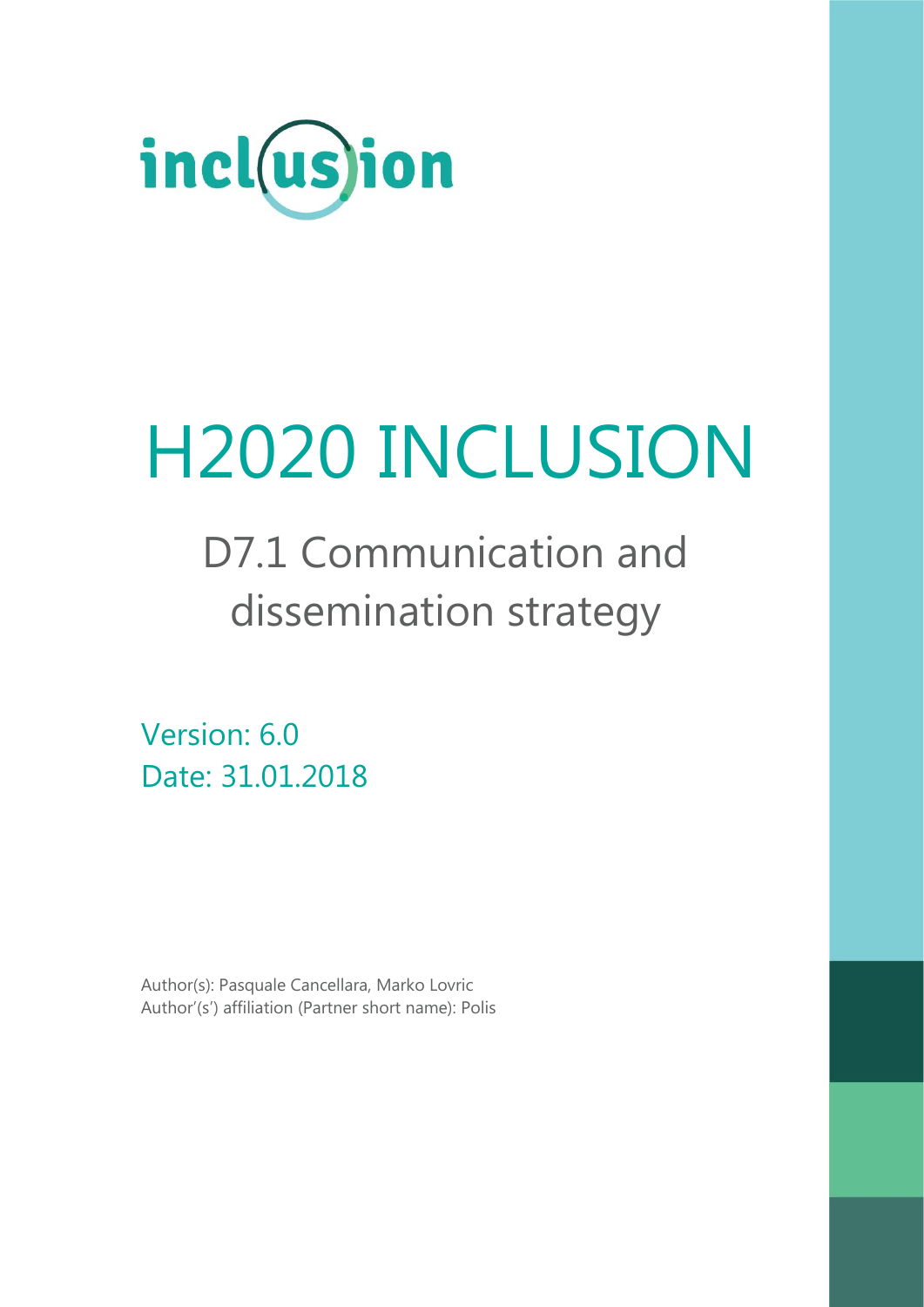



# Document Control Page

| <b>Title</b>                 |             | D7.1 Communication and dissemination strategy                                                                                                                                                                                                                                                                                                      |                        |                                                                            |
|------------------------------|-------------|----------------------------------------------------------------------------------------------------------------------------------------------------------------------------------------------------------------------------------------------------------------------------------------------------------------------------------------------------|------------------------|----------------------------------------------------------------------------|
| <b>Editor</b>                |             | Pasquale Cancellara, Marko Lovric - POLIS network                                                                                                                                                                                                                                                                                                  |                        |                                                                            |
| <b>Contributors</b>          |             | Michele Masnata - Softeco<br>Sarah Brooke - University of Aberdeen<br>Caitlin Doyle Cottrill - University of Aberdeen<br>John Nelson - University of Aberdeen<br>Karen Vancluysen - POLIS                                                                                                                                                          |                        |                                                                            |
| <b>Nature</b>                |             | Document                                                                                                                                                                                                                                                                                                                                           |                        |                                                                            |
| <b>Dissemination Level</b>   |             | Services)                                                                                                                                                                                                                                                                                                                                          |                        | Confidential, only for members of the consortium (including the Commission |
| <b>Version number</b>        |             | 0.6                                                                                                                                                                                                                                                                                                                                                |                        |                                                                            |
| <b>Planned Delivery Date</b> |             | 31.12.2017                                                                                                                                                                                                                                                                                                                                         |                        |                                                                            |
| <b>Version date</b>          |             | 31.01.2018                                                                                                                                                                                                                                                                                                                                         |                        |                                                                            |
| <b>Action requested</b>      |             | To be revised by Partners involved in the preparation of the Deliverable<br>For approval of the WP Manager<br>For approval of the Internal Reviewer (if required)<br>$\boxtimes$ For approval of the Project Co-ordinator                                                                                                                          |                        |                                                                            |
| <b>Abstract</b>              |             | This document 'Communication and Dissemination Strategy' (D7.1) gives<br>guidance for the work of INCLUSION partners on communication and<br>dissemination activities. The document provides the general vision and a<br>description of the communication tools and activities to be developed in order<br>to reach INCLUSION communication goals. |                        |                                                                            |
| <b>Version</b>               | <b>Date</b> |                                                                                                                                                                                                                                                                                                                                                    | <b>Modified by</b>     | <b>Comments</b>                                                            |
| 0.1                          | 20.12.2017  |                                                                                                                                                                                                                                                                                                                                                    | <b>POLIS</b>           | First version                                                              |
| 0.2                          | 12.01.2018  |                                                                                                                                                                                                                                                                                                                                                    | Softeco                | Review                                                                     |
| 0.3<br>19.01.2018            |             |                                                                                                                                                                                                                                                                                                                                                    | University of Aberdeen | Review                                                                     |
| 0.4                          | 24.01.2018  |                                                                                                                                                                                                                                                                                                                                                    | University of Aberdeen | Further suggestions on changes                                             |
| 0.5                          | 31.01.2018  |                                                                                                                                                                                                                                                                                                                                                    | <b>POLIS</b>           | Corrections                                                                |
| 1.0                          | 01.12.2018  |                                                                                                                                                                                                                                                                                                                                                    | Softeco                | <b>Final Quality Check</b>                                                 |
| 2.0                          | 02.02.2018  |                                                                                                                                                                                                                                                                                                                                                    | University of Aberdeen | Final Quality Check                                                        |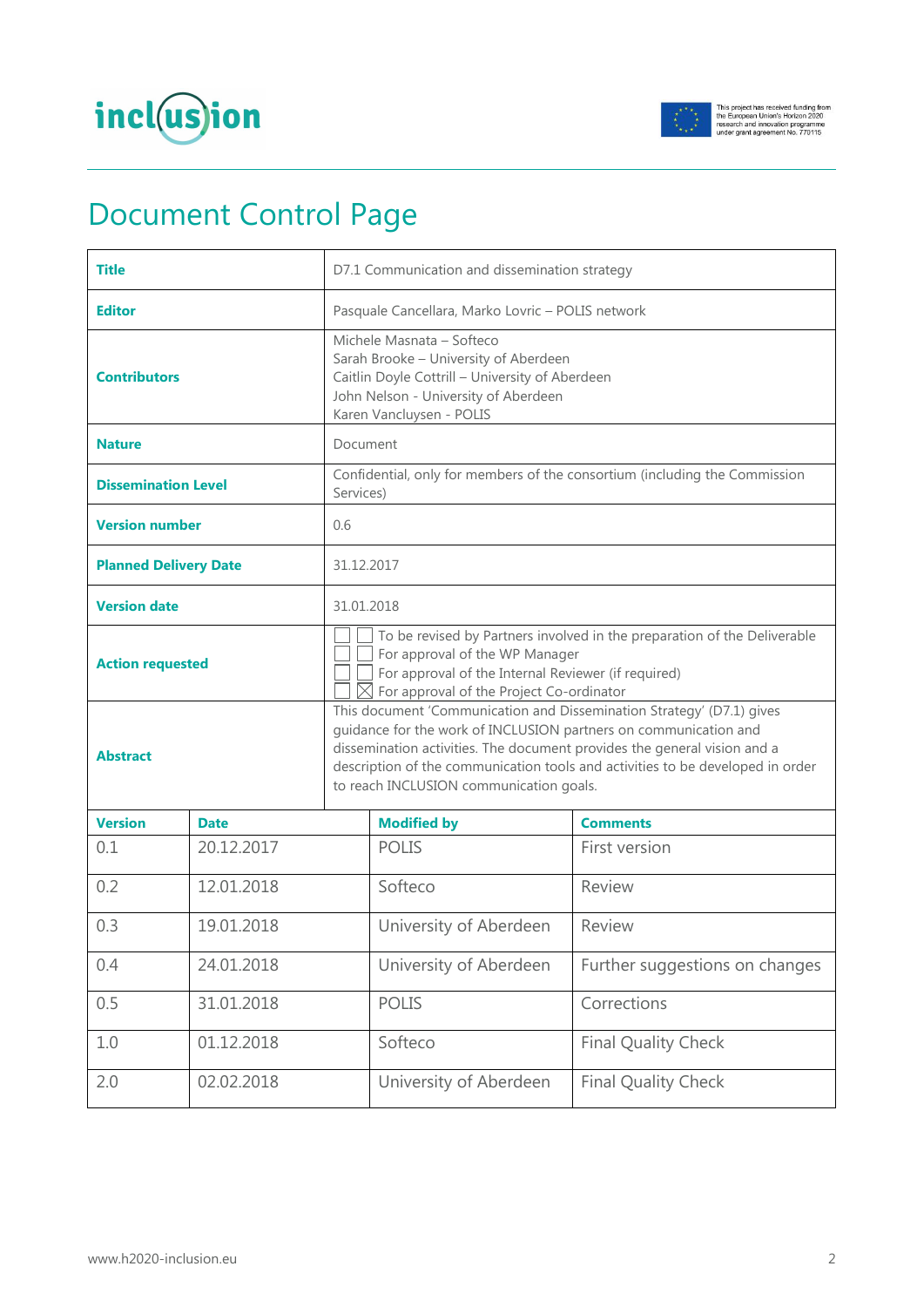



# **Table of Contents**

| 1.1            |                                                  |  |
|----------------|--------------------------------------------------|--|
| 1.2            |                                                  |  |
| 1.3            |                                                  |  |
| 2 <sup>1</sup> |                                                  |  |
| 2.1            |                                                  |  |
| 2.2            |                                                  |  |
| 2.3            |                                                  |  |
| 3              | Dissemination material and communication tools 9 |  |
| 3.1            |                                                  |  |
| 3.2            |                                                  |  |
| 3.3            |                                                  |  |
| 3.4            |                                                  |  |
| 3.5            |                                                  |  |
| 3.6            |                                                  |  |
| 4              |                                                  |  |
| 4.1            |                                                  |  |
| 4.2            |                                                  |  |
|                | 4.2.1                                            |  |
|                | 4.2.2                                            |  |
|                | 4.2.3                                            |  |
|                | 4.2.4<br>4.2.5                                   |  |
|                |                                                  |  |
| 5              |                                                  |  |
| 5.1            |                                                  |  |
| 5.2            |                                                  |  |
| 5.3            |                                                  |  |
| 5.4            |                                                  |  |
| 5.5            |                                                  |  |
| 5.6            |                                                  |  |
| 6              |                                                  |  |
| 7              |                                                  |  |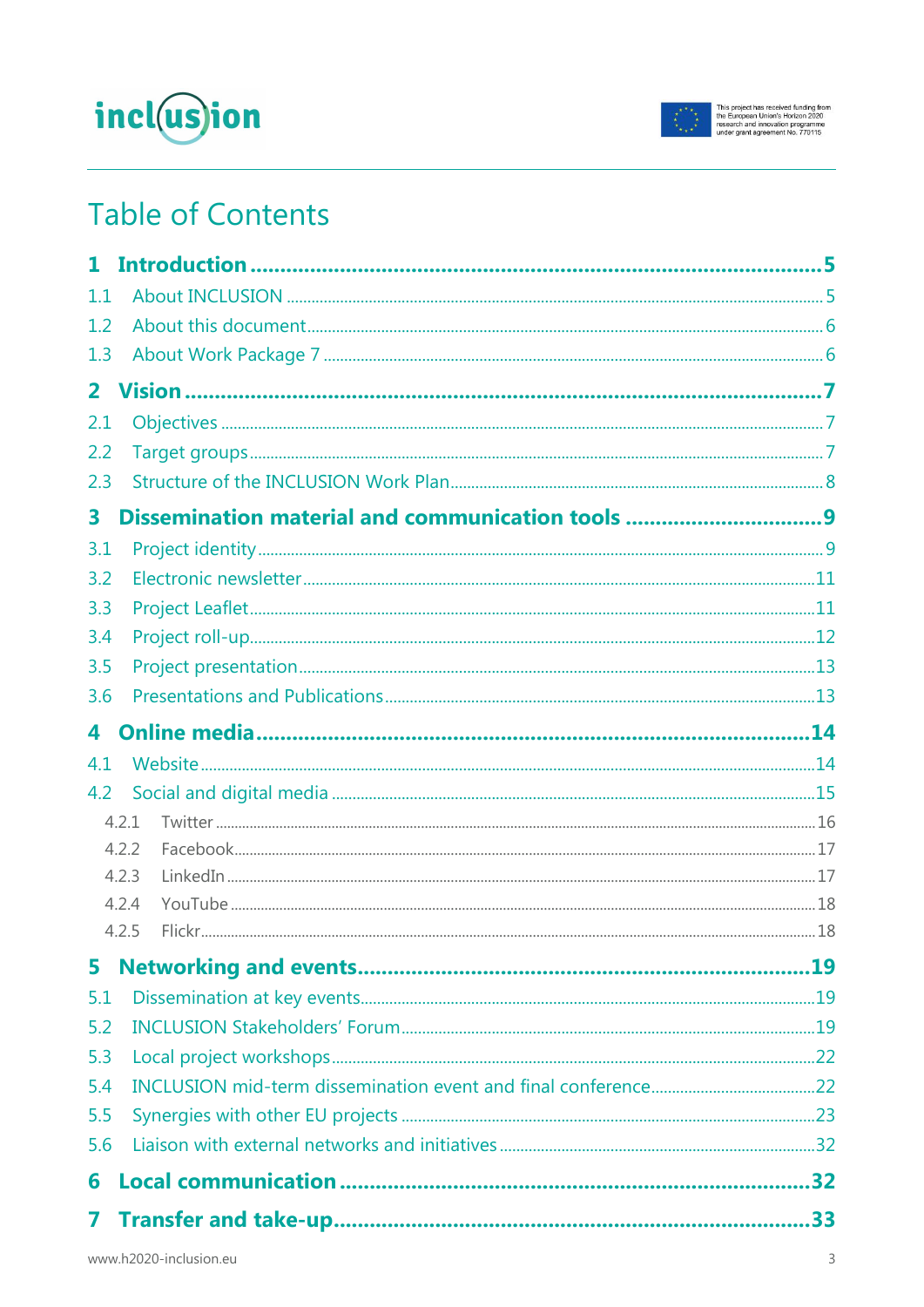

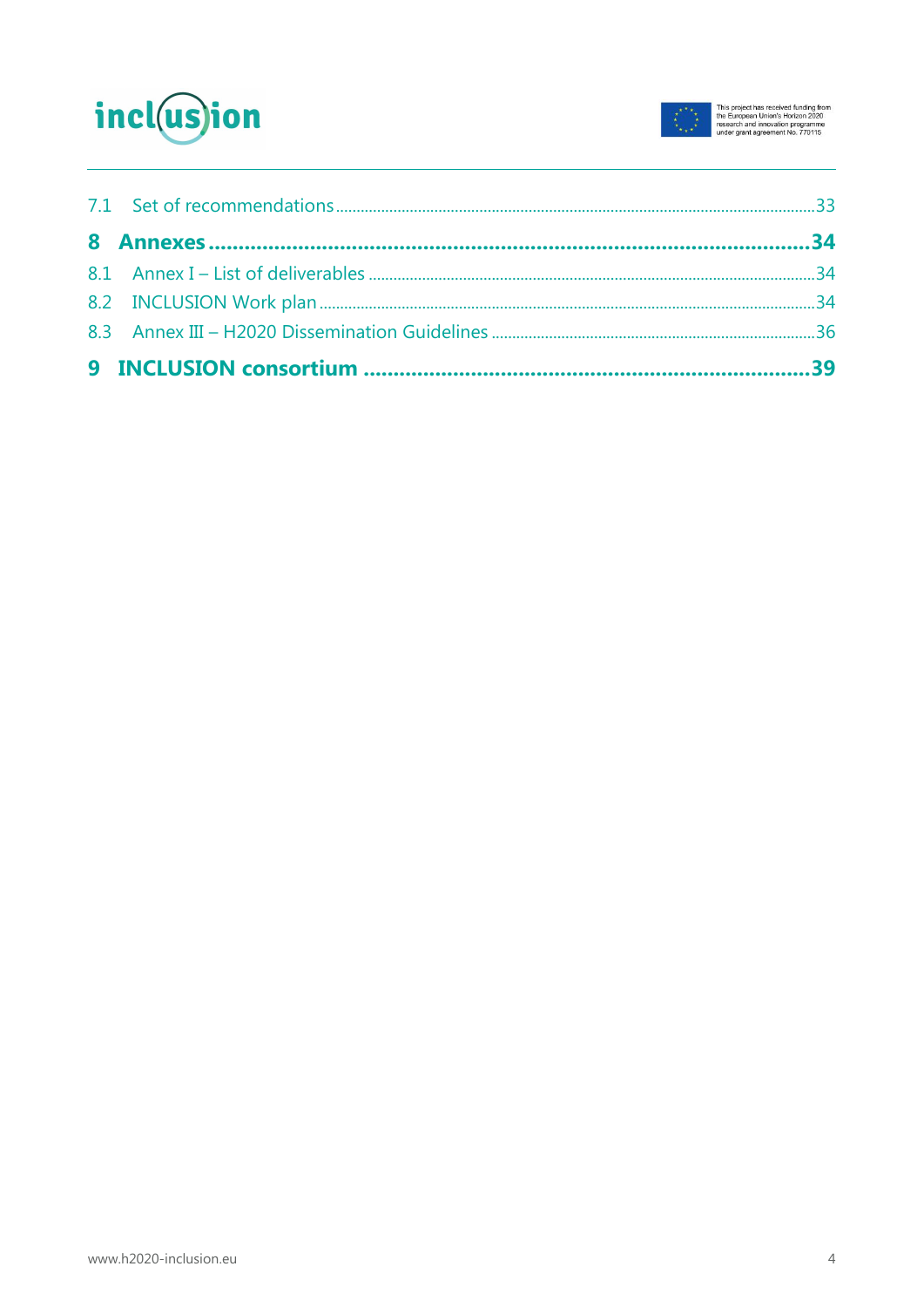



# <span id="page-4-0"></span>**1 Introduction**

# <span id="page-4-1"></span>**1.1 About INCLUSION**

The main objective of the INCLUSION project is to understand, assess and evaluate the accessibility and inclusiveness of transport solutions in European prioritised areas, identify gaps and unmet needs, propose and experiment with a range of innovative and transferable solutions, including ICT-enabled elements, ensuring accessible, inclusive and equitable conditions for all and especially vulnerable user categories.

INCLUSION will address a large set of case studies involving different forms of geographical areas and transport contexts, demographic categories, population groups and mobility solutions, providing concrete experiences from various European sites and pilot initiatives involving a variety of regulatory and business frameworks, supporting technologies, organisational and operational conditions. Complementary to this, a number of innovative solutions will be concretely tried out and validated through real-life experiments in the so-called innovation Pilot Labs in a mix of urban, peri- /sub-urban and rural target areas.

In particular, the project will produce a set of innovative solutions which will be tested in the following **Pilot Labs**:

- **Rhein-Sieg region** Germany
- **Flanders region** Belgium
- **Budapest** urban area Hungary
- **Florence** metropolitan area Italy
- **Barcelona** peri-urban area and neighbouring conurbation Spain
- **Cairngorms National Park** rural area Scotland, UK.

The selected Pilot labs offer a variety of different transport environments, socio-economic contexts, cultural and geographical conditions.

INCLUSION has defined at least eight core objectives:

- Investigate and understand the main characteristics of prioritised areas as well as the relevant factors that influence mobility and accessibility.
- **Identify the user** and social groups most exposed to transport **accessibility** issues and inequality in the different type of areas and undertake a comprehensive analysis of their mobility requirements.
- **Understand how ICT tools**, service and social innovation can help individuals to cope with accessibility issues and improve or increase inclusivity and transport equity for the concerned user groups.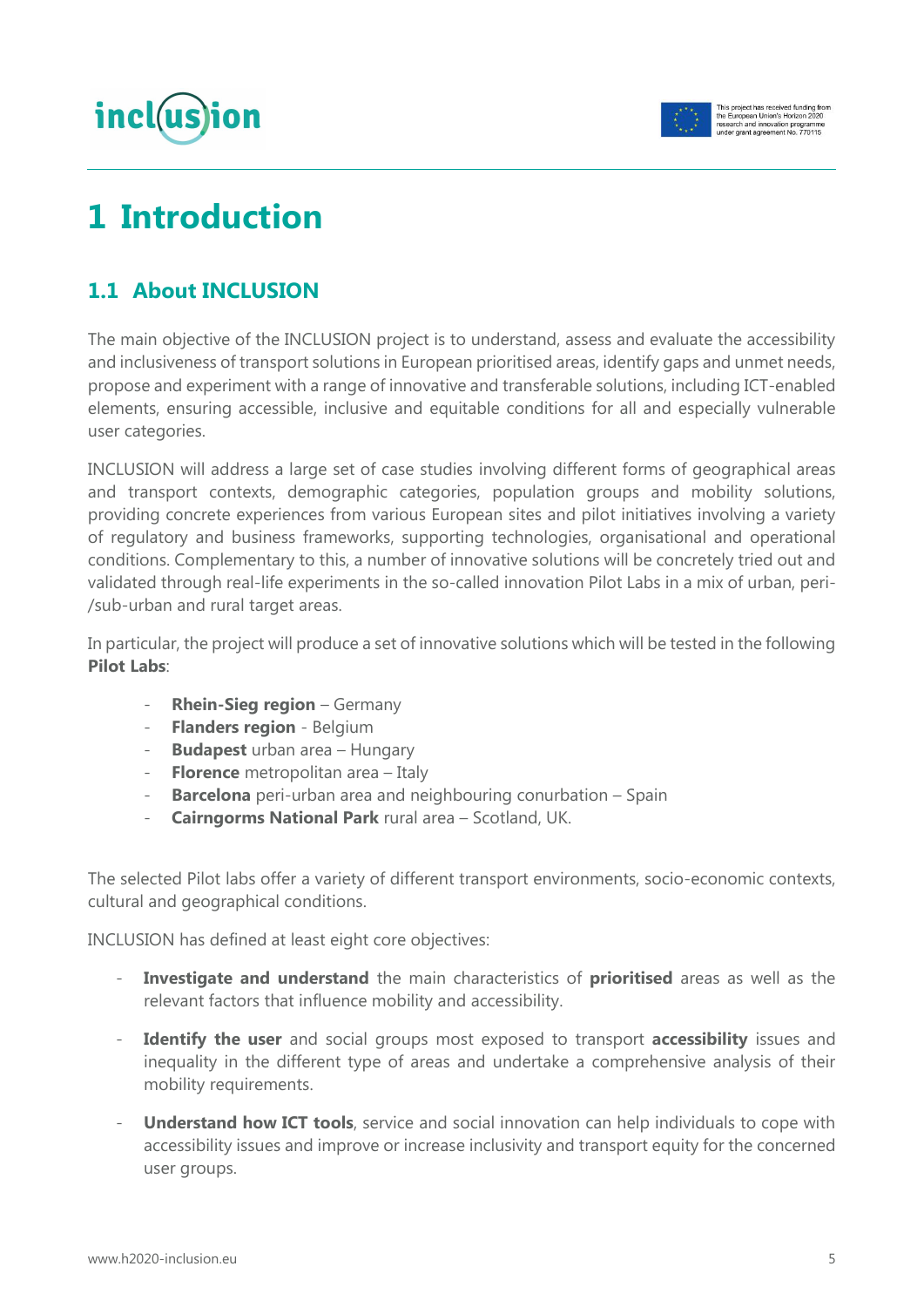



- **Identify and critically assess existing** innovative, efficient, affordable, inclusive, equitable and economically viable forms of public transport, with a particular focus on the use of ICT applications and on transferability potentials for both the prioritised areas and social groups.
- Undertake **experimental validation** of innovative elements and ideas aimed to enhance transport accessibility in selected prioritised areas and transport environments for the concerned vulnerable users.
- Undertake a **quantitative assessment** of the impacts and a qualitative process evaluation in selected innovative transport solutions validated in the INCLUSION experimental sites.
- Investigate, develop and consolidate **business concepts** and models related to the assessed accessible transport options with the aim of transferring these findings to other European contexts
- **Disseminate** and **promote** the identified innovations, transferable solutions and recommendations with the aim of fostering the adoption of accessible, inclusive and equitable mobility solutions for European prioritised areas and vulnerable user groups

The project expects to understand the main transport challenges in different types of prioritised areas; to provide an in-depth examination of ten innovative public transport approaches and a wider catalogue of at least forty case studies of accessible, inclusive and equitable transport solutions; to deliver a set of recommendations and mobility solutions for vulnerable users' communities.

# <span id="page-5-0"></span>**1.2 About this document**

This document 'Communication and Dissemination Strategy' (D7.1) gives guidance for the work of INCLUSION partners on communication and dissemination activities. The document provides the general vision and a description of the communication tools and activities to be developed in order to reach INCLUSION communication goals.

The document contains the communication objectives, target audiences and a description of the specific communication tools and documents, the indicators to reach, the distribution of work among partners and the specific steps and communication channels to use for reaching the communication target groups.

# <span id="page-5-1"></span>**1.3 About Work Package 7**

The activities are coordinated by the Work Package (WP) leader POLIS and the related task leaders. The tasks and activities are to be carried out by all project partners throughout the duration of the project. POLIS will provide the other project partners with the relevant tools (e.g. templates and documentation) and instructions for their actions. POLIS will have access to the online communication tools (i.e. website and social media) and will be able to share the partners' messages via these channels.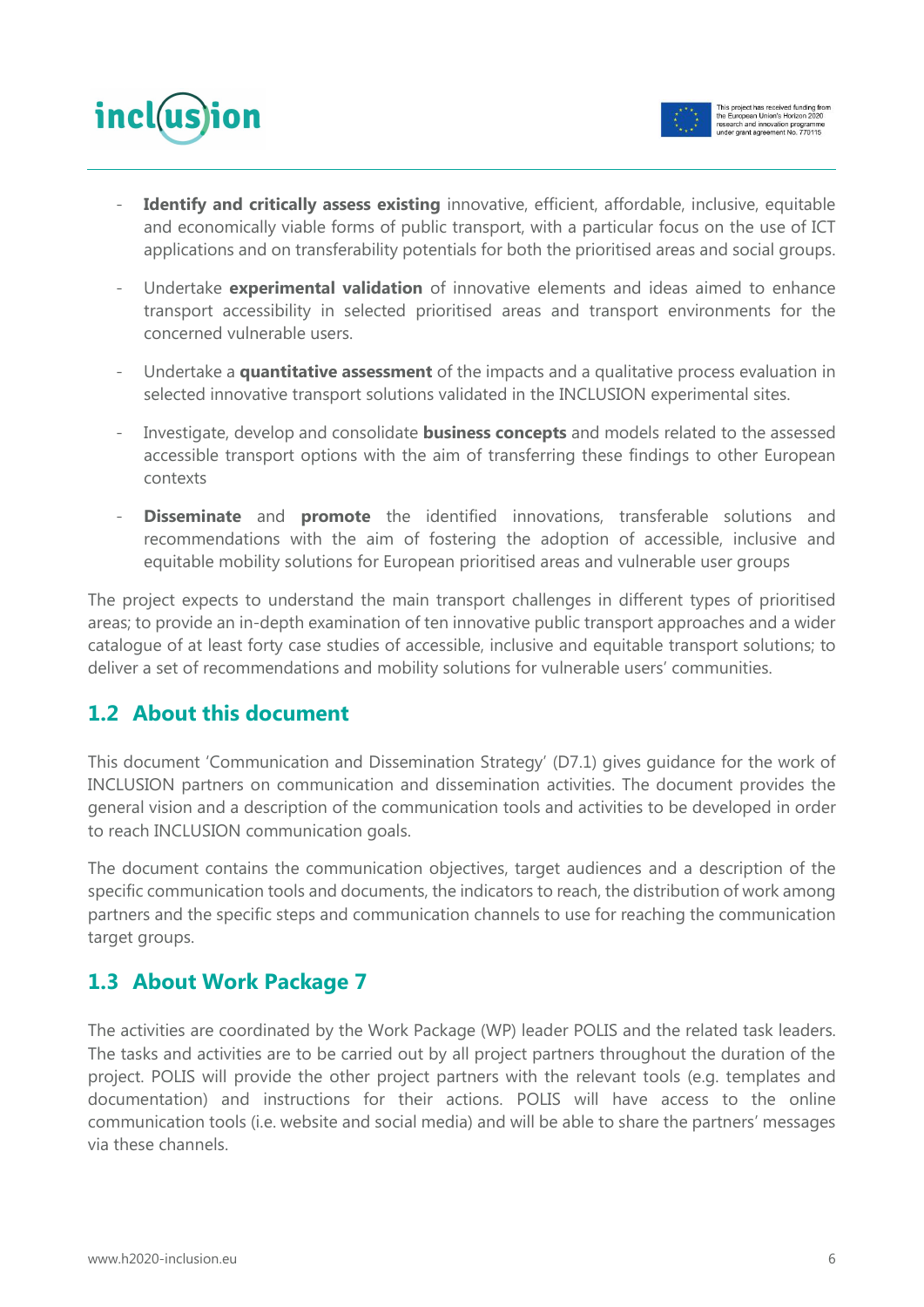# incl(us)ion



# <span id="page-6-0"></span>**2 Vision**

# <span id="page-6-1"></span>**2.1 Objectives**

The main objective of the INCLUSION communication, dissemination and innovation management plan is to support knowledge sharing and raise awareness about the new concepts and solutions for more accessible, inclusive and equitable transport in European prioritised areas. Complementary to this, it is the promotion and take-up of such innovations beyond project duration.

The different activities implemented in WP7 are enablers for raising awareness about the project and its main achievements with the following objectives:

- Define and implement a common strategy for effective and integrated communication and dissemination of INCLUSION activities and results.
- Develop and design the necessary tools for appropriate dissemination.
- Inform the relevant stakeholders at local, national, European and international levels and ensure a wide visibility of the project.
- Increase the project's visibility, thus broadening the project acceptance and influencing the uptake potential.
- Enhance media coverage and local awareness via local workshops in the Pilot Labs.
- Inspire a wide uptake of innovative solutions for accessible and inclusive transport across Europe.
- Leverage the additional multiplier effect offered by the INCLUSION Stakeholder Forum to widen the outreach capabilities of project achievements and recommendations.

# <span id="page-6-2"></span>**2.2 Target groups**

Dissemination activities will be tailored to the target audience which is mainly composed of

- Mobility stakeholders
- **Institutions**
- Local authorities
- Service providers
- Service operators
- Transport technology providers
- Marketing and business developers
- Users' associations and users' groups
- Academic and research communities
- Policy makers
- General public.

The table below explains in greater detail the target groups, their area and instruments proposed to reach them: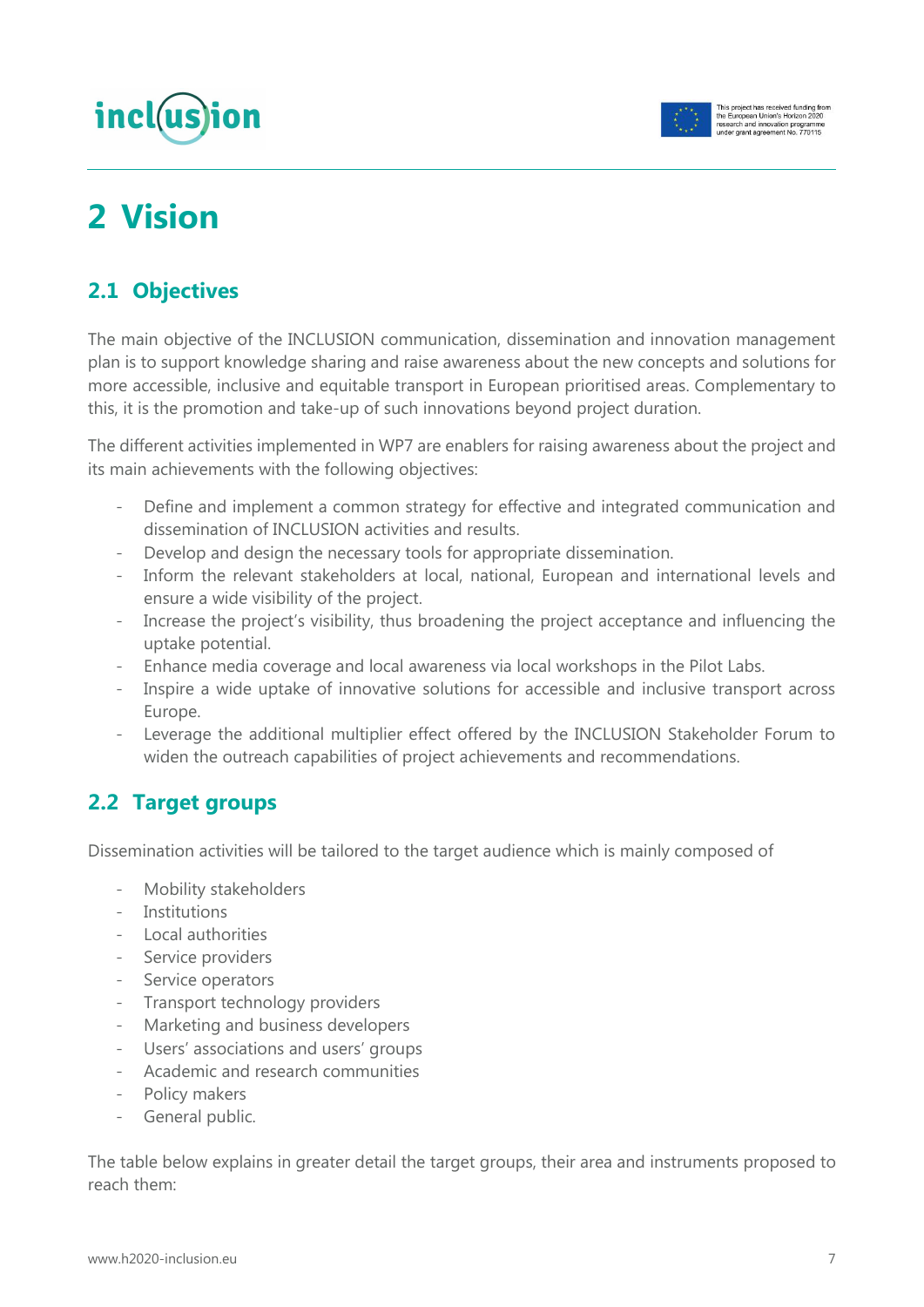



#### *Table 1: INCLUSION Target groups*

| <b>Target group</b>                                                                              | <b>Target area</b>                                      | <b>Main</b> focus<br>and<br><b>instruments</b>                                                                                                                                                                                                                 |
|--------------------------------------------------------------------------------------------------|---------------------------------------------------------|----------------------------------------------------------------------------------------------------------------------------------------------------------------------------------------------------------------------------------------------------------------|
| associations,<br>General<br>public,<br>advocacy groups.                                          | Understandable by a large public<br>of non-specialists. | General<br>project<br>presentation;<br>presentation of societal<br>and economic impacts<br>and benefits; accessible<br>inclusive<br>mobility<br>and<br>options (show cases and<br>communication material);<br>innovation<br>social<br>approaches and benefits. |
| Transport<br>industry<br>service<br>providers;<br>technical<br>solution<br>providers; investors. | <b>Business</b>                                         | Business-oriented project<br>presentation. Focus on<br>transport<br>innovations<br>(accessibility,<br>quality);<br>Business concepts and<br>models; Identification of<br>opportunities<br>and<br>societal benefits.                                            |
| Research communities; European<br>and international fora.                                        | Scientific                                              | Scientific presentations.<br>innovation<br>on<br>Focus<br>(transport models and<br>technologies)                                                                                                                                                               |
| ICT and ITS solution providers,<br>transport solutions adopters.                                 | Technical                                               | technology<br>Specific<br>presentations;<br>Technology<br>adoption<br>packages.                                                                                                                                                                                |
| Public Authorities; policy-makers.                                                               | Legislative                                             | the<br>Focus<br>on<br>implementation<br>EU<br>of<br>policies<br>(accessibility,<br>inclusiveness); focus on<br>transferability<br>and<br>adoption at the European<br>level.                                                                                    |

# <span id="page-7-0"></span>**2.3 Structure of the INCLUSION Work Plan**

The INCLUSION partners and Pilot labs are committed to engaging and exchanging knowledge with a wide range of key stakeholders from the public and private sector. The dissemination and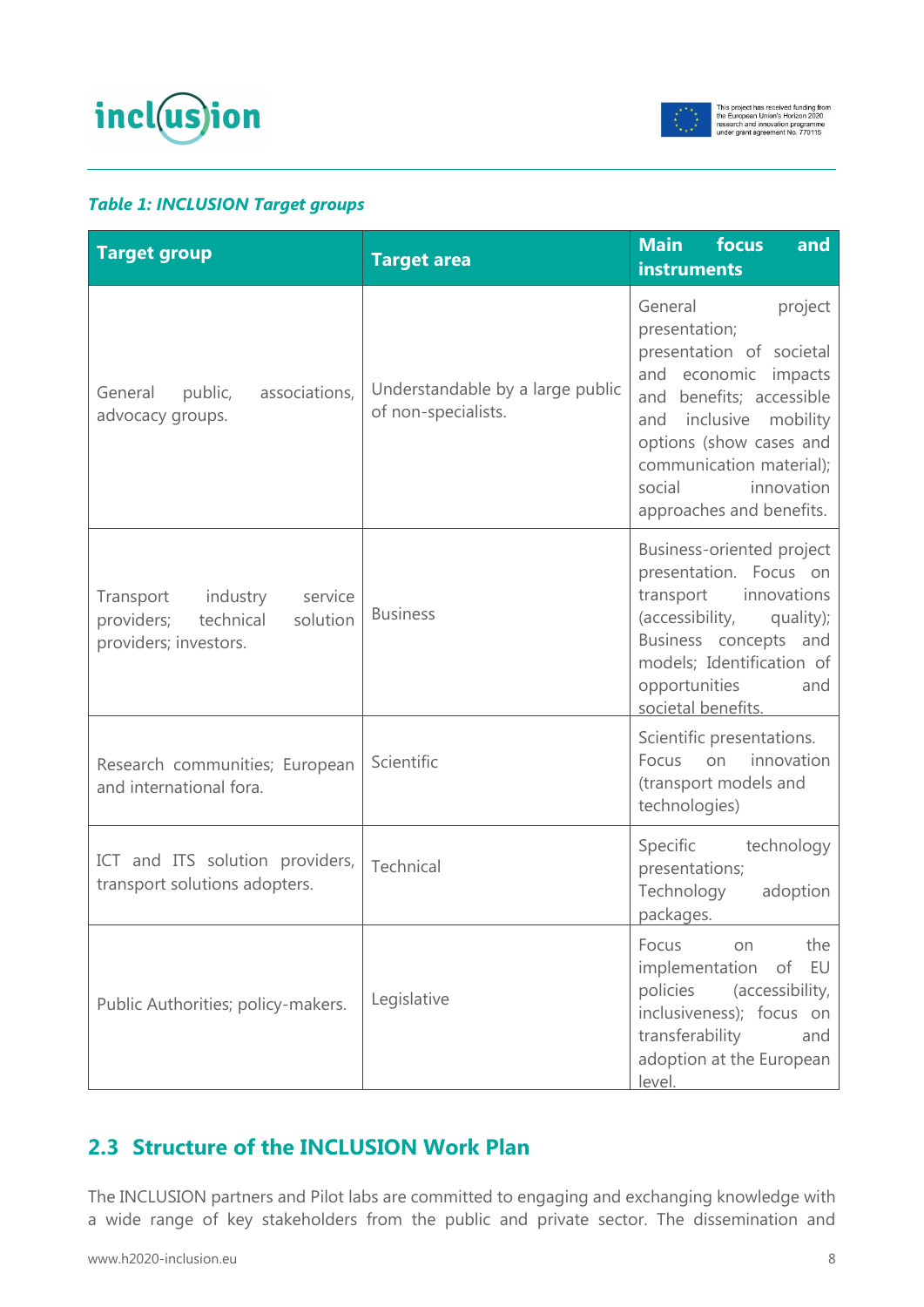



exploitation activities are therefore embedded in all INCLUSION work packages, whose outputs will be public documents available on the project website.

The INCLUSION work plan is structured into 8 WPs addressing the key objectives of the project, including a set of thematic WPs, a WP dedicated to communication and innovation management and an overall project management package. Each WP contains tasks that identify the precise work to be performed, with well-defined and distributed responsibilities. Specifically, the adopted project work plan is comprised of:

- WP1 Prioritised areas, user groups and needs assessment
- WP2 Social innovation, enabling ICTs and data intelligence
- WP3 Inclusive mobility options: identification and critical assessment
- WP4 Validating innovation: Pilot Labs
- WP5 Impact assessment and process evaluation
- WP6 Delivering new accessible and inclusive mobility: solutions and socio-business models
- WP7 Communication, dissemination and innovation management
- WP8 Coordination and Management
- WP9 Ethics Requirements

# <span id="page-8-0"></span>**3 Dissemination material and communication tools**

Communications in electronic and printed form will be an essential mechanism for the dissemination of the project activities, objectives and outputs to various target audiences. To support this, the following tools, publications and other materials have been or will be developed.

# <span id="page-8-1"></span>**3.1 Project identity**

A project identity and graphic charter was developed by month 3 of the project (December 2017), to establish a common and recognisable INCLUSION brand, which will be used for all INCLUSION communications, both at European and local levels. The project identity relates to the appearance and visibility of a project for the external stakeholders. This includes a logo selected by POLIS together with Softeco and templates for project deliverables and PowerPoint presentations.



The INCLUSION logo is at the heart of the project identity and was developed by a professional communications agency. Different versions of the logo were created to correspond to the different uses which could be made of it.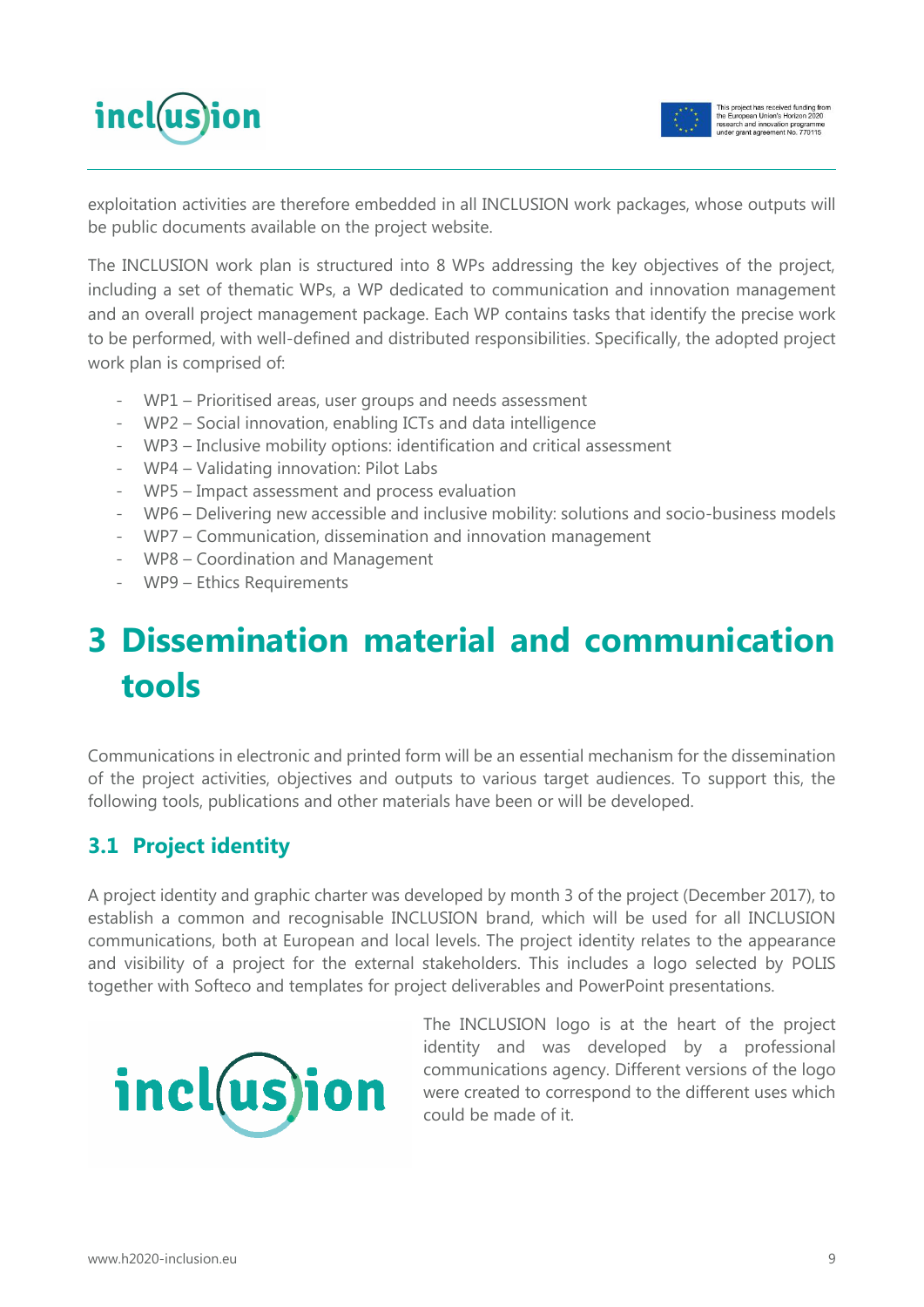



*The INCLUSION logo with the full name of the project*



The graphic charter is a comprehensive document that indicates how to use elements that convey the project's visual identity and will be used for reports, designing the website, Microsoft Word documents and PowerPoint presentations templates, and any other communication tools and products. The project identity templates and graphic charter has been made available to all INCLUSION partners. All INCLUSION partners will also be asked to clearly refer to the European funding source when presenting the project.

In addition to the logo and the icons, INCLUSION will be represented by a dedicated design element, namely 'circular patterns' to symbolise the aspect of inclusiveness.

The primary corporate colours are presented in the colour palette below.



Role of partners & timing:

Role of partners and timing: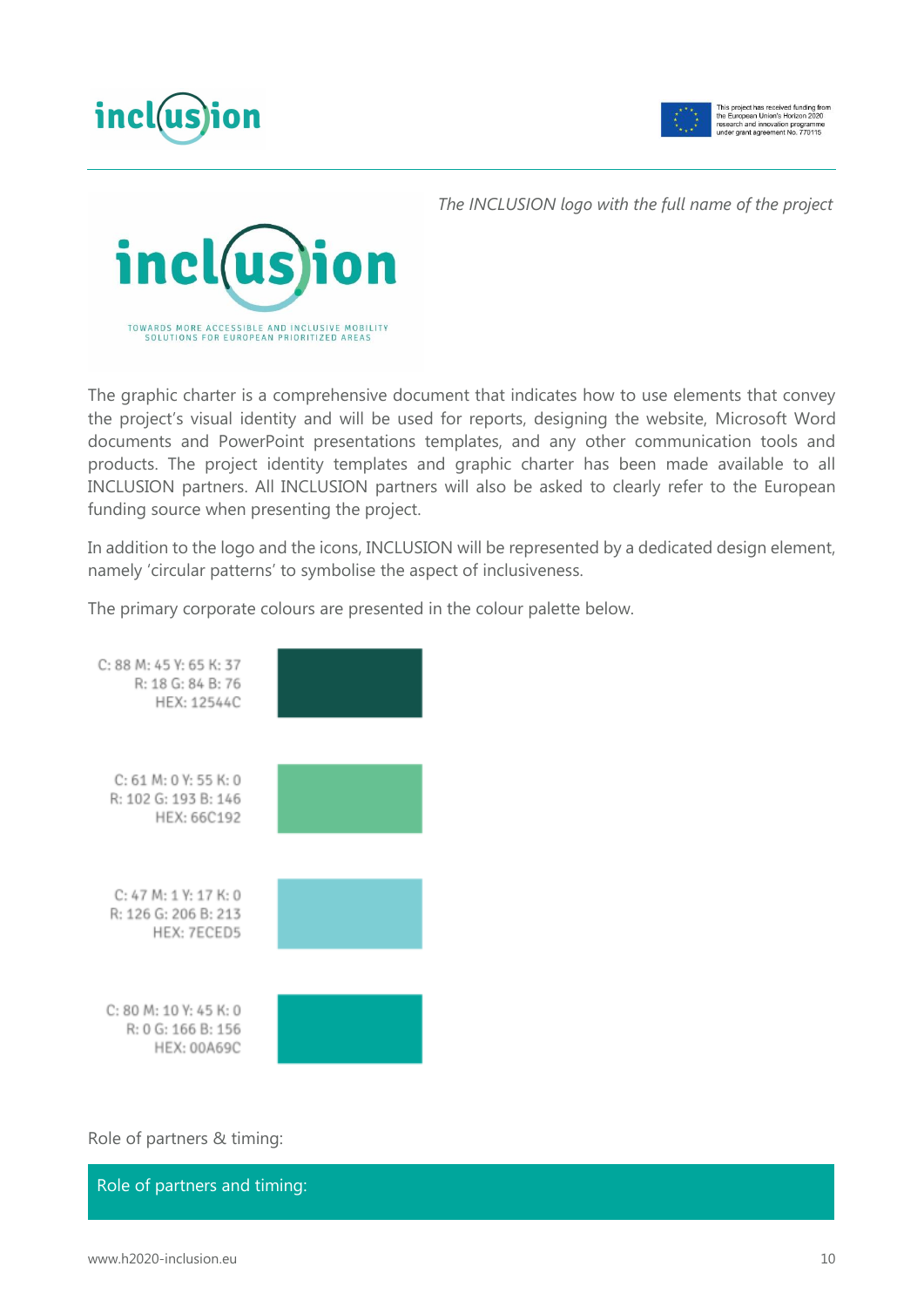



**POLIS** leads this task; it is responsible for collecting the quotes for the design and liaising with the designer for the development of the logo and graphic charter.

**Softeco** provided feedback to the different layout options proposed. POLIS sent the communication tools to all INCLUSION partners. Partners to use the design as appropriate (e.g. presentation of INCLUSION at events etc).

### <span id="page-10-0"></span>**3.2 Electronic newsletter**

Digital newsletters will be sent out on a regular basis every six months, including fixed sections on project activities and achievements, thematic sections on specific topics of interest in the particular phase of the project, and dedicated sections on each of the innovation Pilot Labs.

Short and snappy articles on the project's activities and demonstrations will provide a good impression to the different target groups INCLUSION intends to reach. The newsletter will also allow further extending the project's contact database, through the subscription option on the project website.

The newsletter will be made available on the INCLUSION website, which will also allow stakeholders to sign up and receive the newsletter automatically. It will also be emailed to a distribution list containing all project's partners and those people who expressively subscribed through the website.

#### Role of partners and timing:

**POLIS** will be responsible for the newsletter, writing some articles, coordinating the contributions. POLIS will be helped by guest editors for editing the input received from others. English native speakers partners such as University of Aberdeen will proofread the newsletters before their publication.

**All partners** will provide relevant input and write news articles on their project related activities upon request.

**All partners** will support the distribution of the newsletter.

### <span id="page-10-1"></span>**3.3 Project Leaflet**

A high-quality project leaflet will be produced early in the project as part of the deliverable *D7.2 Project dissemination and communication package*. The leaflet introduces INCLUSION to the main target groups and to a wider audience. The leaflet will be printed and an electronic version will be available for download from the website. The leaflet aims to inform a wide audience about the project's objectives and expected results. It will also provide more details about the INCLUSION activities. The leaflet will be used for distribution at the European, national and local levels by all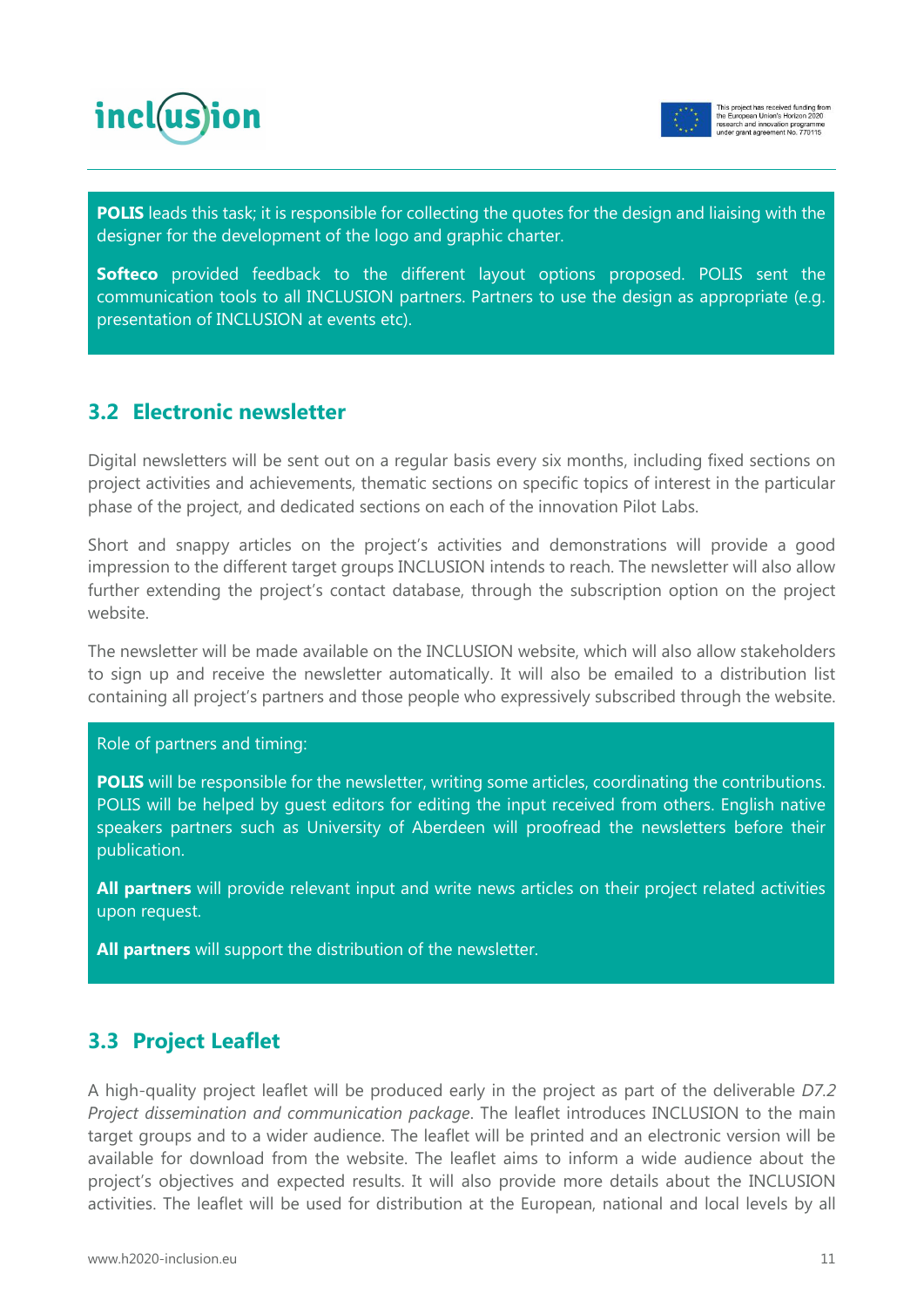



project partners. The leaflet will be in English. The core elements of the Project Dissemination Package (leaflet, roll-up, project presentation) will be translated into national languages by the relevant partners, to be used for local dissemination in the various planned activities (i.e. local workshops, stakeholders' interviews and focus groups, pilot labs activities, etc.).

Role of partners and timing:

**POLIS** is responsible for drafting the text of the brochure and for coordinating the design process with the Communication Agency.

Softeco is responsible for reviewing the brochure.

All partners will use the leaflet to promote the project among their contacts and at relevant events.

# <span id="page-11-0"></span>**3.4 Project roll-up**

The project has developed a roll-up poster that can be used for promoting the project at events and it forms a coherent identity with other communication elements of INCLUSION. The roll-up highlights the INCLUSION objectives and promotes the website and the social media channels as a source for more information. It also features all project's partners.



*The INCLUSION roll-up*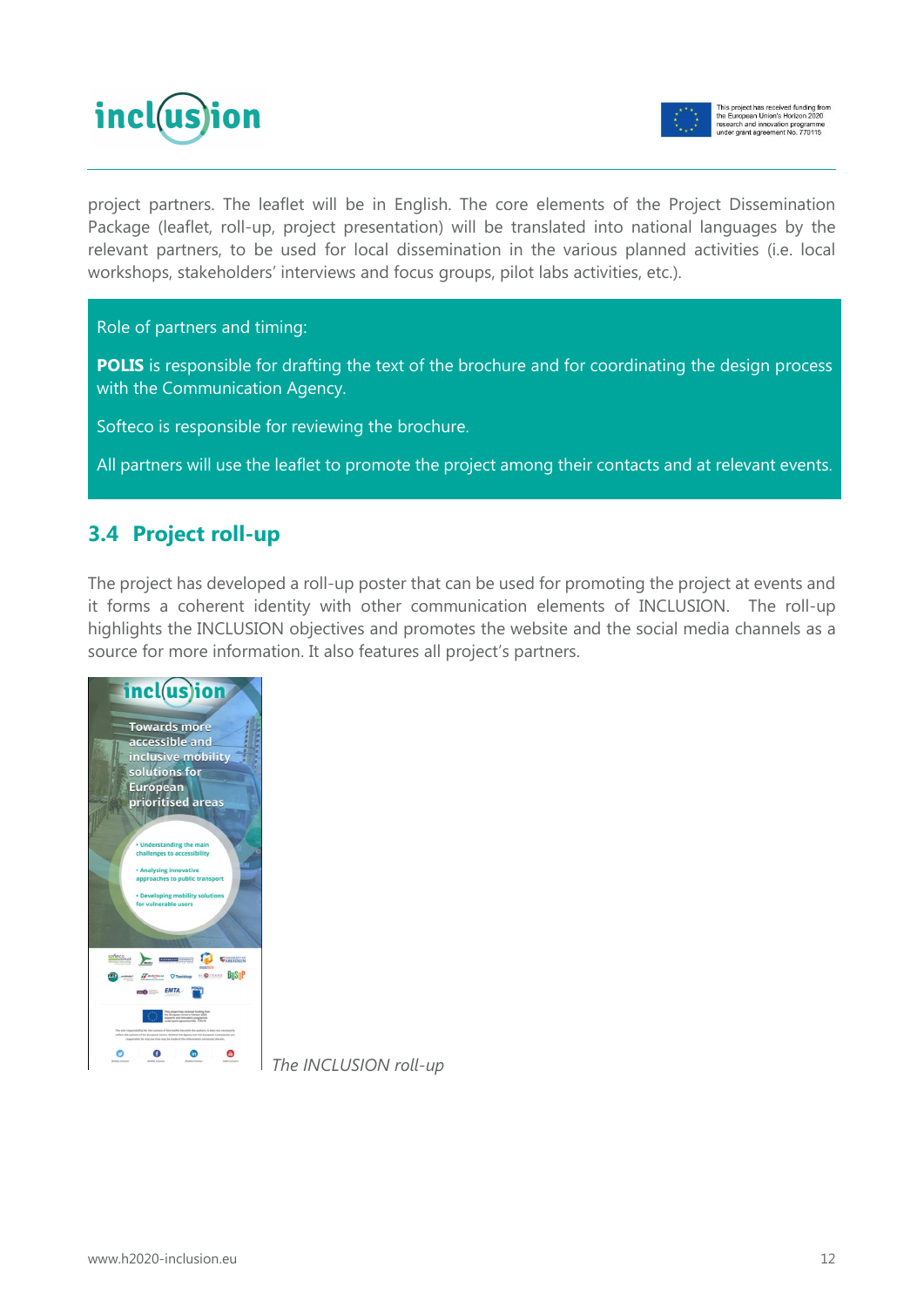



Role of partners and timing:

**POLIS** is responsible for drafting the text of the roll-up and for coordinating the design process with the Communication Agency.

**Softeco** is responsible for reviewing the roll-up.

### <span id="page-12-0"></span>**3.5 Project presentation**

The project's presentation is a designed and standard Power Point/pdf project presentation available for all partners. It gives a general overview of the project and it contains its key objectives. All partners are encouraged to use this presentation during internal or external event where the project will be invited.

#### **Role of partners and timing:**

**POLIS** is responsible for drafting the text of project's presentation and for coordinating the design process with the Communication Agency.

**Softeco** is responsible for reviewing the content.



**Towards more accessible and** inclusive mobility solutions for **European prioritised areas** 

The INCLUSION Consortium

 $\frac{1}{\frac{1}{\frac{1}{2}}}\frac{ \frac{1}{\frac{1}{2}}\frac{1}{\frac{1}{2}}\frac{1}{\frac{1}{2}}\frac{1}{\frac{1}{2}}\frac{1}{\frac{1}{2}}\frac{1}{\frac{1}{2}}\frac{1}{\frac{1}{2}}\frac{1}{\frac{1}{2}}\frac{1}{\frac{1}{2}}\frac{1}{\frac{1}{2}}\frac{1}{\frac{1}{2}}\frac{1}{\frac{1}{2}}\frac{1}{\frac{1}{2}}\frac{1}{\frac{1}{2}}\frac{1}{\frac{1}{2}}\frac{1}{\frac{1}{2}}\frac{1}{\frac{$ 

The project's presentation

### <span id="page-12-1"></span>**3.6 Presentations and Publications**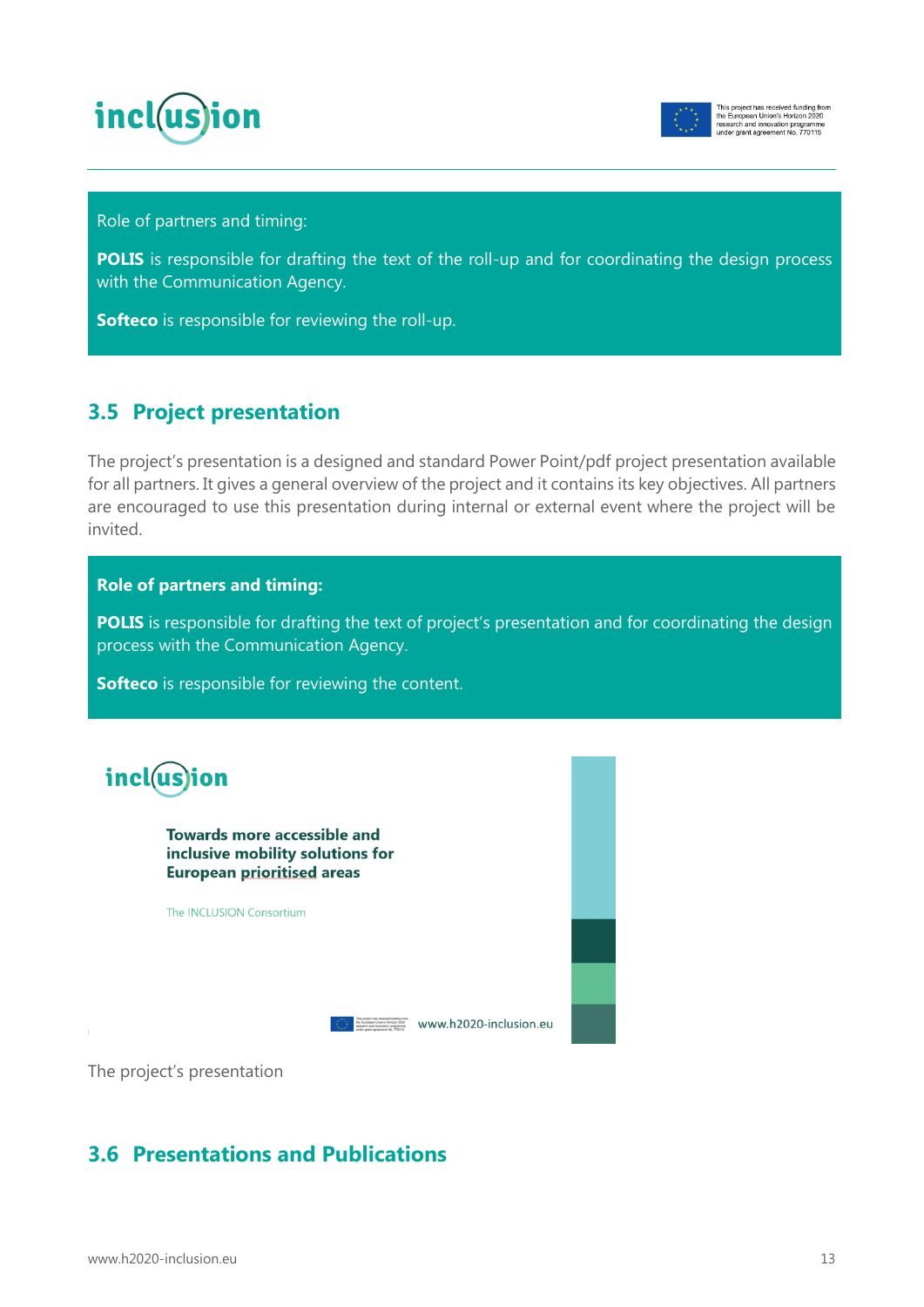



INCLUSION intends to disseminate the main project findings and innovations in international open access peer reviewed scientific journals, magazines, book chapters and conferences. Major activities will be disseminated through press releases and direct contacts with the media. Magazines where INCLUSION can be promoted comprise Thinking Cities (a joint magazine by POLIS and H3B Media), Cities Today, Traffic Technology International/Intertraffic world, Thinking Highways, ITS international, ITS UK (ITS Review).

# <span id="page-13-0"></span>**4 Online media**

# <span id="page-13-1"></span>**4.1 Website**

The INCLUSION website [www.h2020-inclusion.eu](http://www.h2020-inclusion.eu/) - serves as the main entrance point for the project and it is the most important source of information on activities within the project. It provides a description of the project objectives and methodologies, main areas of activity, description of the Pilot Labs, profiles of consortium partners, news & events, project results and documentation, links to current and past projects and other relevant websites.

The website makes it possible to disseminate the results to all potential mobility stakeholders from city authorities to different transport operators and stakeholders, and it also allows the wider INCLUSION community and the public to follow up on new developments and results.

The content management system used for this website allows the creation of new pages, and the inclusion of new texts, images and video content as the project evolves. The website is in English. The INCLUSION website provides a link to a number of social media platforms including Twitter, LinkedIn, Flickr and a YouTube channel.

This website was launched in January 2018 and will be kept up-to-date with the latest news, events and project developments. Softeco and POLIS will liaise with other relevant activities and projects to explore how the information from INCLUSION can feed their platforms. The project website will be kept online and live after the planned project duration for at least one year as an own website. After that, it will be hosted by the Co-ordinator and kept visible and alive through cross-referencing from other live portals (POLIS, EMTA, transport operators and partners of INCLUSION).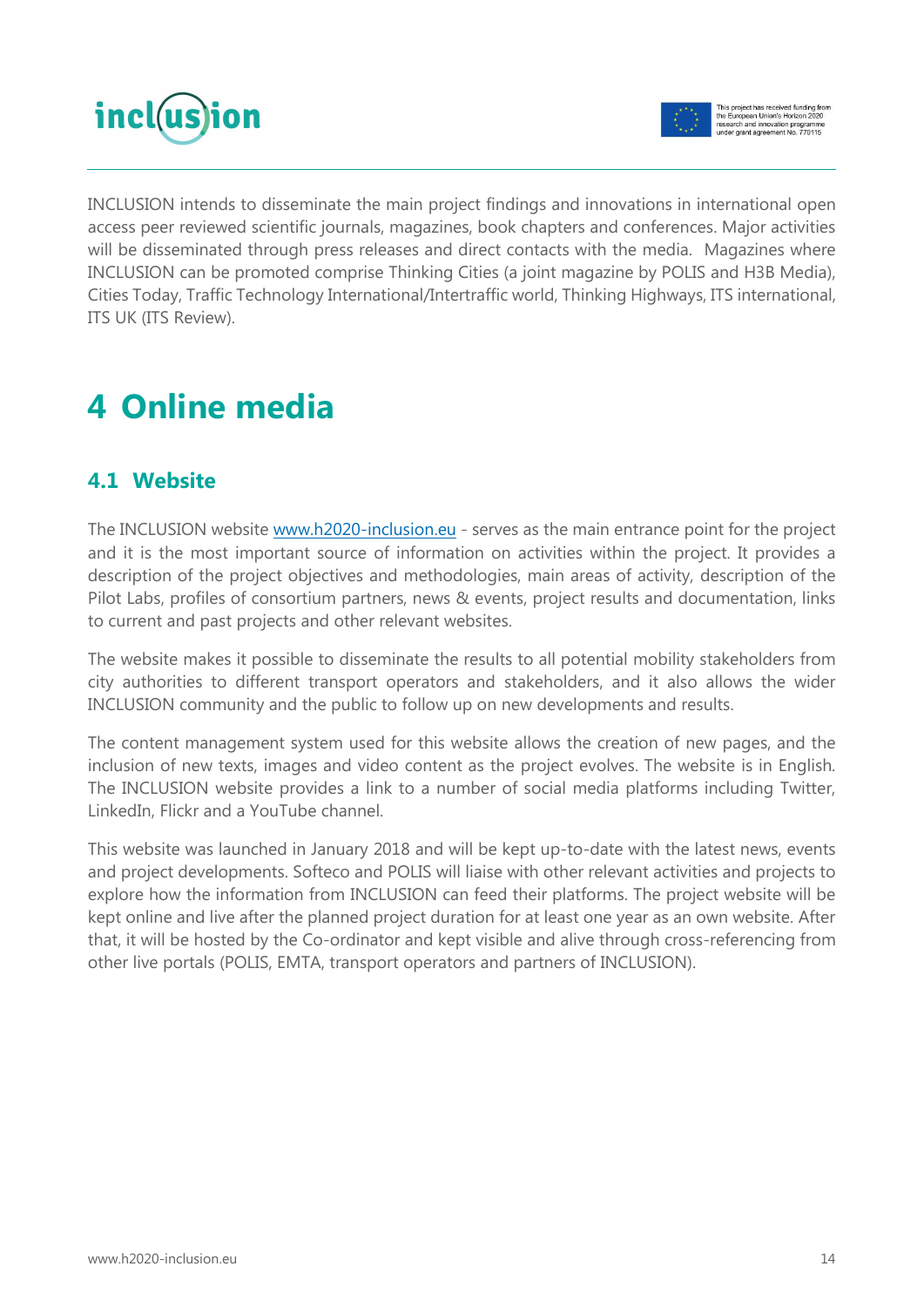





#### Role of partners & Timing:

**POLIS** is the lead partner for this task. POLIS is in charge of outsourcing the technical aspects, coordinating with the web developers.

POLIS is responsible for developing the structure of the project website. POLIS and Softeco have admin access to maintain the website.

**Softeco** is responsible for the hosting, the purchase of the project website domain and for regular updates

**POLIS** is in charge of creating the content for the website and draft texts, with input from **Softeco and other partners** for the sections that specifically relate to their activities in the project.

**All partners** should inform **POLIS** (Task leader) and **Softeco** on any new developments which should be mentioned on the website.

**All partners** should also visit the website on a regular basis to check the accuracy of the information shown.

The website was delivered by month 3 (December 2017)

### <span id="page-14-0"></span>**4.2 Social and digital media**

The project will be developing and enhancing its presence on the main social networks and media. These channels will be used for interaction with both professional communities (transport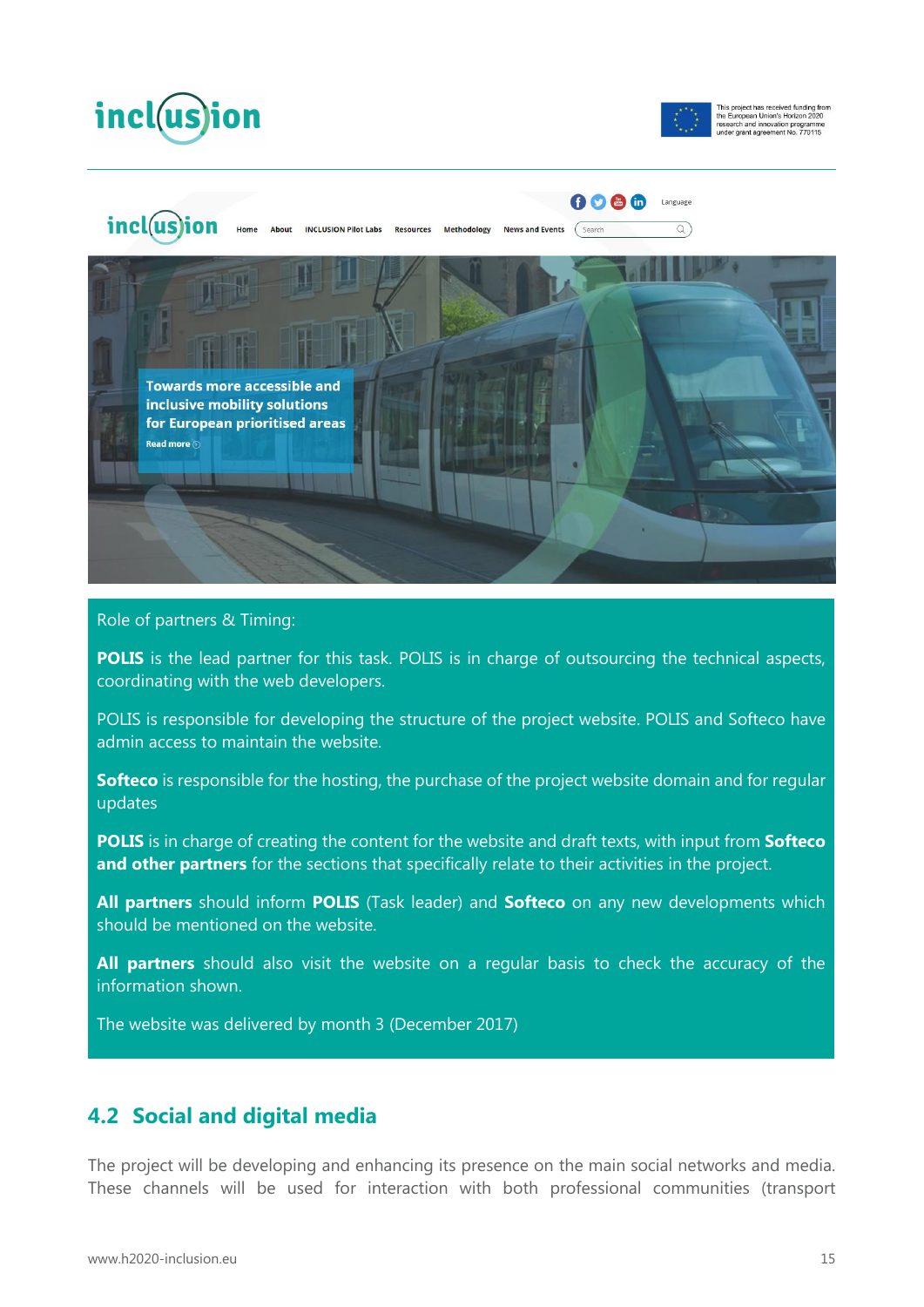



stakeholders, transport industry, scientific and academic communities), and for interaction with the general public (with a particular attention to personal data protection issues).

By using social and digital media, the project aims to fulfil the following objectives:

- Steering additional traffic to the INCLUSION website.
- Complementing traditional communications channels e.g. printed publications, events, press outreach and targeted mailings.
- Giving an informal voice to INCLUSION.
- Monitoring mentions of INCLUSION, project partners, project outcomes and other important activities.
- Providing on-site and live coverage of key events for those who cannot attend.

Social media posts (Facebook, Twitter and LinkedIn) will contain:

- The latest news from the project
- Live news and pictures from meetings or workshops
- Relevant key statements and facts
- Pictures of INCLUSION activities in cities
- Retweets from related Twitter accounts of initiatives, partners, cities and projects

#### Post frequency:

- Twitter: once/week.
- Facebook: once/week
- LinkedIn group: once/month.

Flickr will be used as a repository for images and pictures taken during events where INCLUSION will be presented; YouTube will host videos or webinars that the INCLUSION Pilot Labs may produce during its duration.

#### <span id="page-15-0"></span>**4.2.1 Twitter**

Twitter is a microblogging platform that allows users to post short messages and chat with other users via their phones or web browsers. Unlike email or text messaging, these conversations are in the open. Twitter has the potential to deliver many benefits in support of a project's communications objectives.

Tweets will contain:

- The latest news from the project
- News and pictures from meetings or workshops
- News and pictures from Pilot Labs
- Retweets from related twitter accounts of initiatives, partners, cities and projects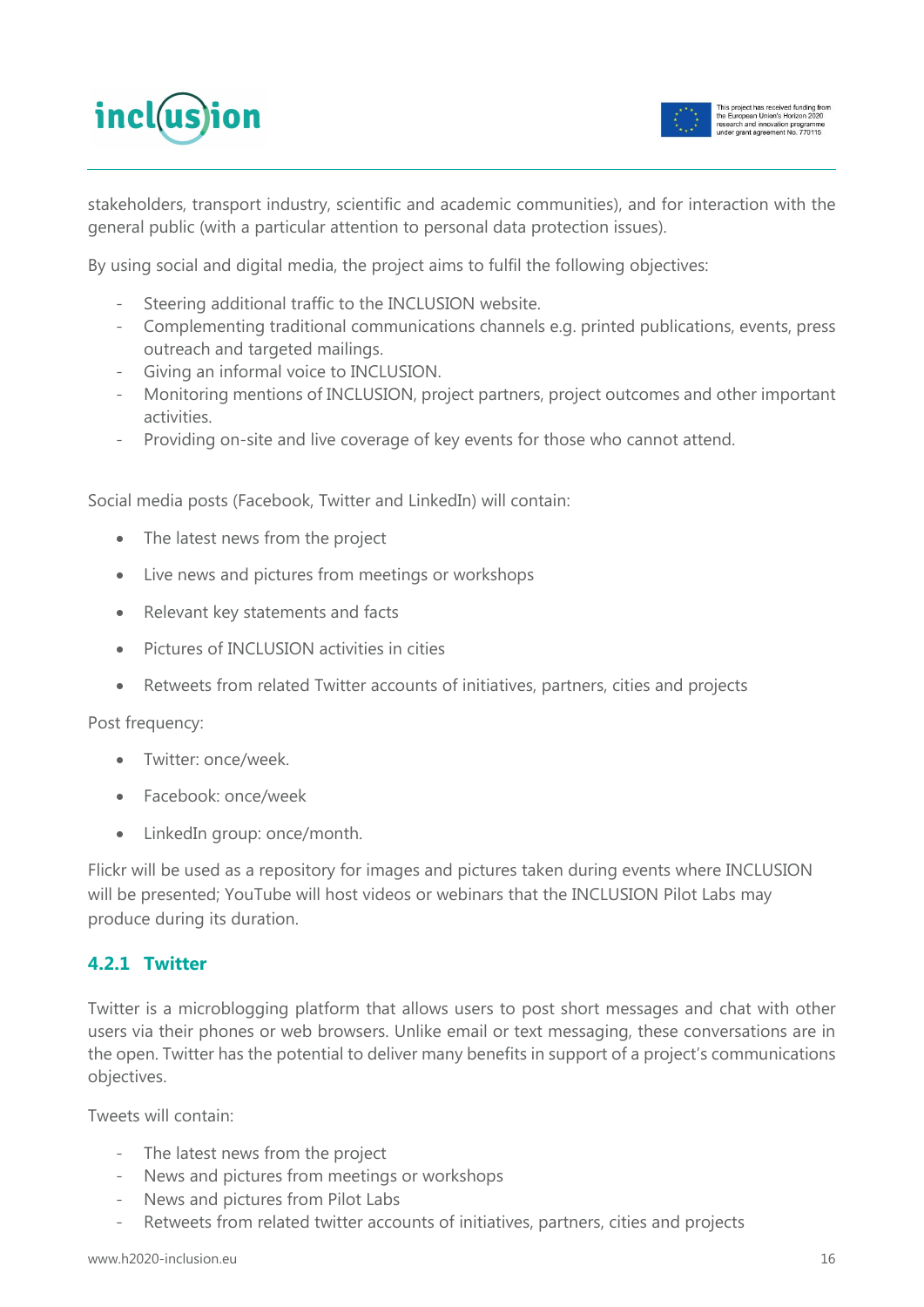



The INCLUSION Twitter account is: [@H](https://twitter.com/BuyZETproject)2020-INCLUSION. The INCLUSION Twitter account can be consulted at https://twitter.com/H2020 INCLUSION. The latest tweets are also visible through a Twitter feed on the INCLUSION homepage.

The official project's hashtag is #H2020INCLUSION. All partners are encouraged to always include this hashtag in each Tweet about the project's activities in order to allow traceability of all Tweets related to the project.

Role of partners:

**POLIS** manages the INCLUSION Twitter account. POLIS (with almost 4000 followers) will re-tweet INCLUSION (when relevant) through its own Twitter account to increase reach. Partners are encouraged to do the same.

**All partners** provide news and images for Twitter when appropriate. Partners tweet from events where possible using pictures and the official hashtag #H2020INCLUSION. Minimum number of tweets: once/week.

#### <span id="page-16-0"></span>**4.2.2 Facebook**

Facebook will be used as a tool to increase the awareness level constantly and to provide the project an interactive communication tool that embraces all sites and overcomes spatial distances.

The name of the INCLUSION Facebook page is "H2020-INCLUSION project". It is also possible to reach the INCLUSION Facebook page from the INCLUSION website homepage.

The Facebook page is available at<https://www.facebook.com/H2020INCLUSION/>



**POLIS** will manage the INCLUSION Facebook Page.

#### <span id="page-16-1"></span>**4.2.3 LinkedIn**

LinkedIn is a social networking website for professionals. The dedicated INCLUSION LinkedIn group aims to create an expert community of INCLUSION cities and related stakeholders, where urban transport professionals can learn about the project's developments as well as virtually meet and exchange experiences on its related topics.

The aim of the INCLUSION LinkedIn group is therefore to:

- Enable knowledge transfer between local authorities and other urban transport stakeholders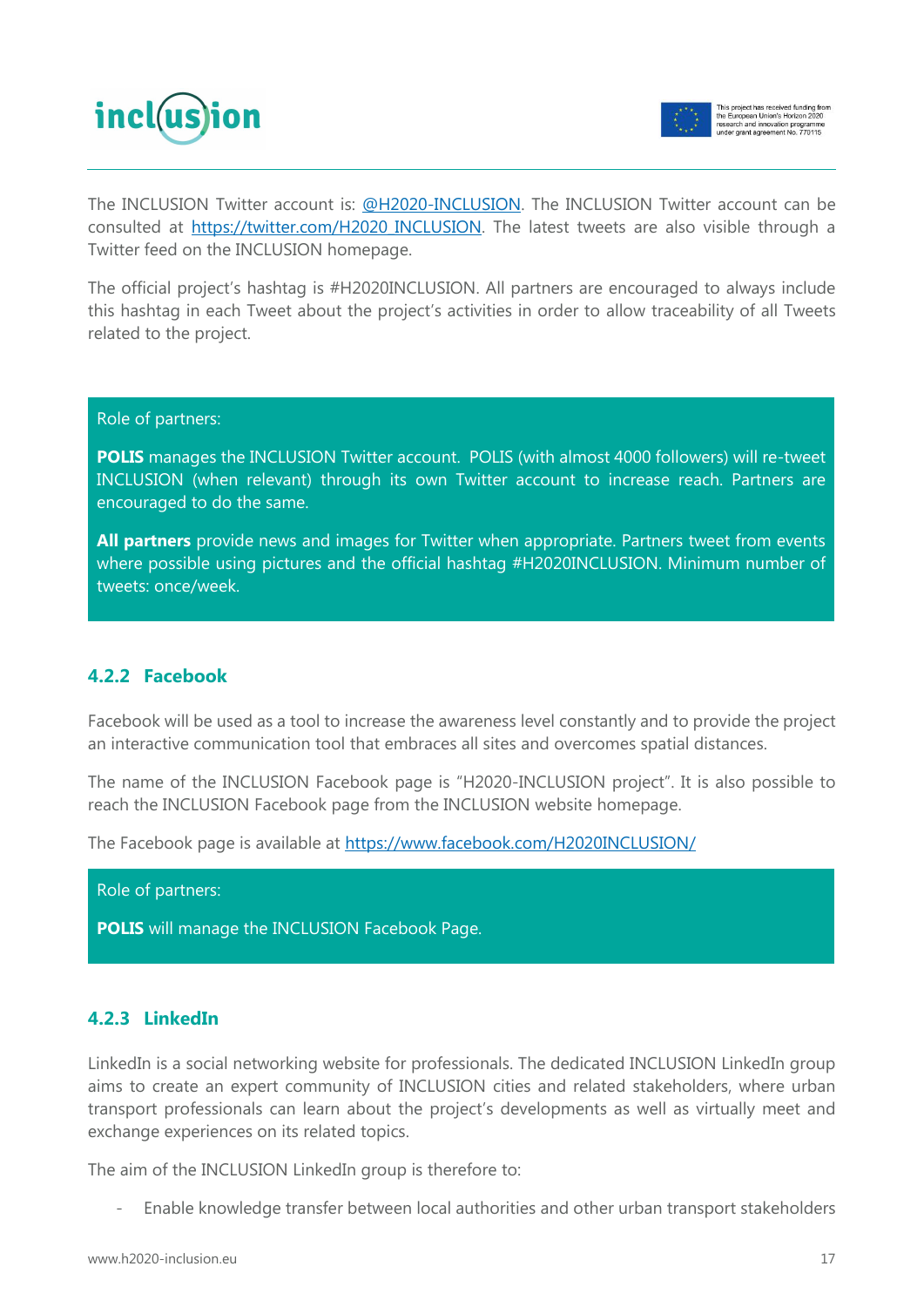



- Share experiences and enhance collaboration
- Keep in touch with peers
- Keep up to date with advancements of the On-site Implementation
- Announce events

The name of the INCLUSION LinkedIn Group is "H2020-INCLUSION". It is also possible to reach the INCLUSION LinkedIn Group from the INCLUSION website homepage.

#### Role of partners:

**POLIS** will manage the INCLUSION LinkedIn group.

#### <span id="page-17-0"></span>**4.2.4 YouTube**

YouTube is the leader in online video, and the premier destination to upload, watch and share original videos on the internet. Videos will be produced and hosted on YouTube to allow users to quickly find relevant video content on the INCLUSION Pilot Labs. The name of the INCLUSION YouTube channel is "H2020 INCLUSION" and it is available at:

[https://www.youtube.com/channel/UC1oY9zdmkhvPAlDeSaihgYQ?disable\\_polymer=true](https://www.youtube.com/channel/UC1oY9zdmkhvPAlDeSaihgYQ?disable_polymer=true)

It is also possible to reach the INCLUSION YouTube account from the INCLUSION website homepage.

**POLIS** will manage the INCLUSION YouTube channel.

All partners will provide videos when appropriate.

#### <span id="page-17-1"></span>**4.2.5 Flickr**

A dedicated Flickr account has been set up to publish and communicate pictures, linking them to the project website. Flickr is used within the project as a photo database for partners to upload and share images amongst each other when suitable (for example, pictures related to workshops and all kind of meetings organised with the project).

It is also possible to reach the INCLUSION Flickr page from the INCLUSION website homepage.

The INCLUSION Flickr page is available at:<https://www.flickr.com/people/137532751@N03/>

#### Role of partners:

**POLIS** will manage the INCLUSION Flickr account.

Partner cities and pilot sites should provide pictures on the INCLUSION Pilot Labs, meetings and workshops locally organised.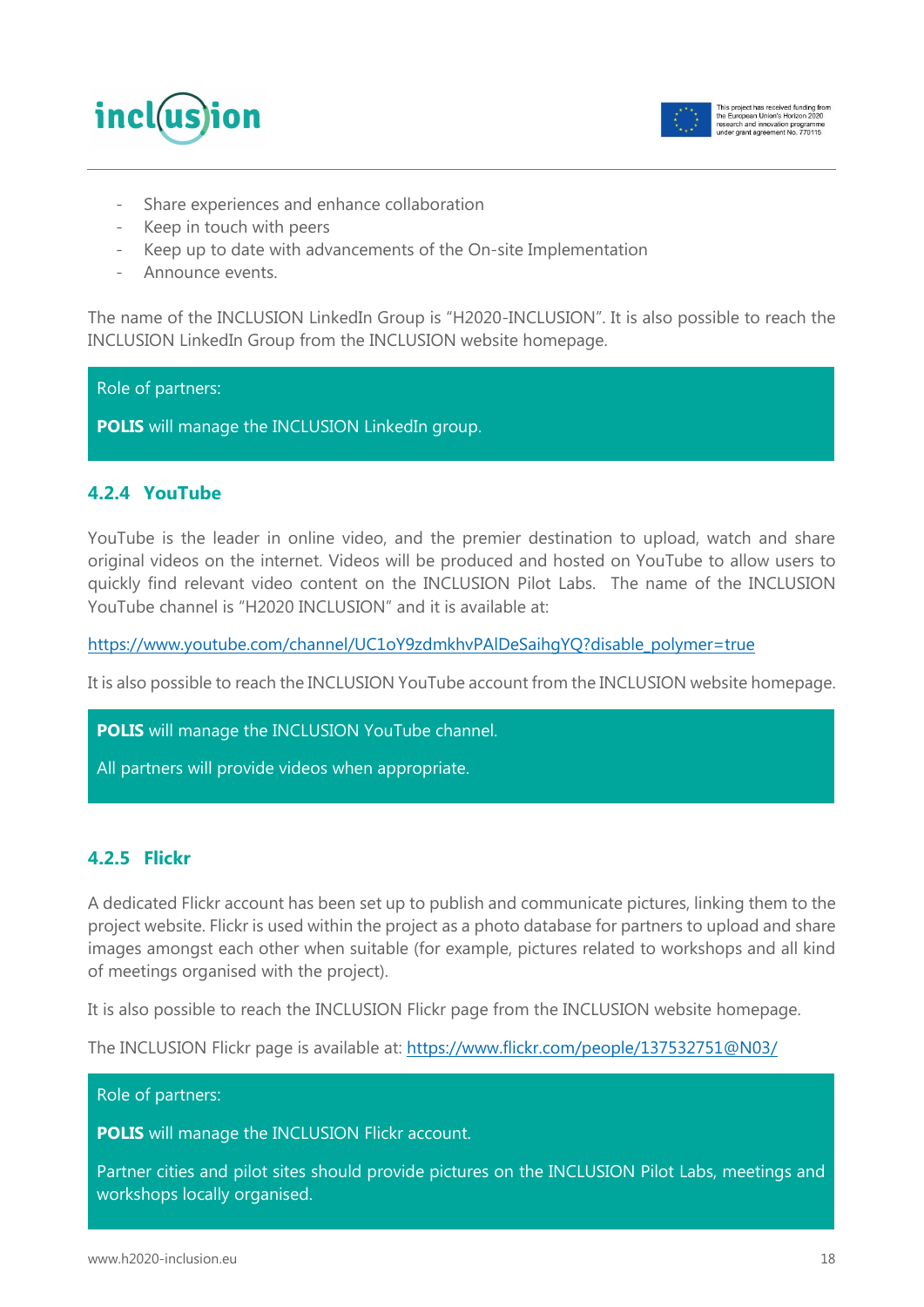



# <span id="page-18-0"></span>**5 Networking and events**

In order to maximise the opportunities for mutual learning and knowledge exchange between partners at all levels and across all target groups, INCLUSION will search for synergies with other projects and initiatives, will organise networking events and will participate in relevant external conferences throughout the project lifetime.

INCLUSION partners will participate in project-related or external events at international and national scales that will stimulate public interest towards the project and reach out to a larger public including external stakeholders. The project's visibility will be enhanced through dedicated presentations in conferences and participation to exhibitions, at least twice a year.

# <span id="page-18-1"></span>**5.1 Dissemination at key events**

Projects results will be disseminated at conferences, workshops, fora and bodies which are attended by sectoral stakeholders and potential future adopters and users. INCLUSION will submit and present papers in selected, highly recognized international conferences and workshops. A preliminary list of conferences and events INCLUSION partners aim to target include:

- UITP Global Public Transport Summit
- International Transport Forum
- Annual Summit, ITS World Congress 2018
- ITS Europe Congress
- UITP Bus World International Bus Conference
- Transport Research Arena (TRA)
- POLIS annual conference
- European Conference on Sustainable Urban Mobility Plans (SUMP)
- AET European Transport Conference
- Transports Publics
- SHARED MOBILITY ROCKS

#### Role of partners:

**POLIS** will lead the task and will take care of organizing the events according to the plans. **Softeco**, **UNIABDN** and **EMTA** will contribute to the organisation and rolling out of the events and workshops.

### <span id="page-18-2"></span>**5.2 INCLUSION Stakeholders' Forum**

According to the INCLUSION Definitions of terms developed in D1.1, *A stakeholder is an individual, group or organisation that is affected by a proposed plan or project or that can affect the proposal and*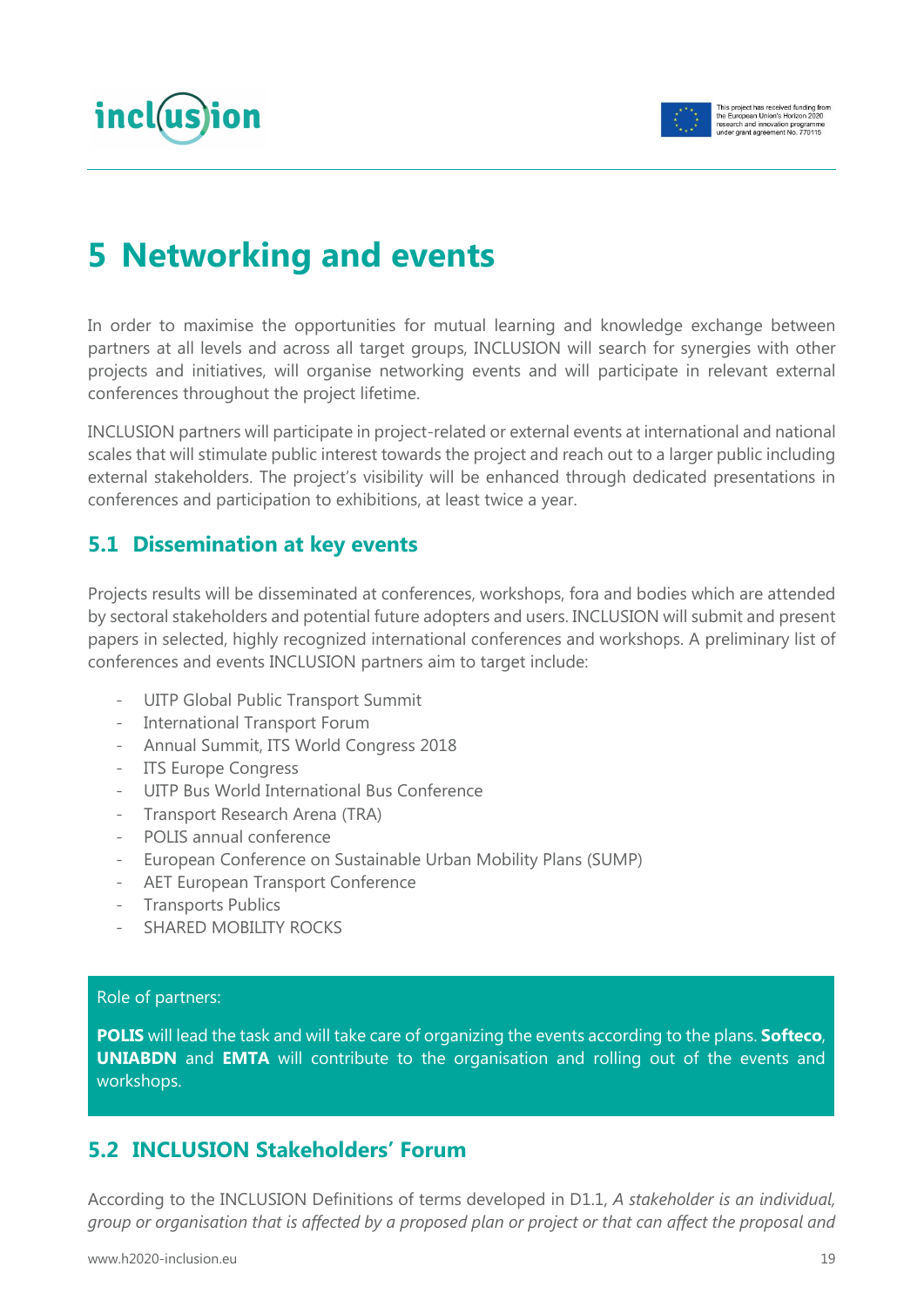



*its implementation. This includes the public, public authorities, businesses and research institutions. A stakeholder forum is therefore a platform where stakeholders can express their views, visions, ideas and concerns related to current and future mobility solutions. In particular, the INCLUSION Stakeholder Forum aims to gather organizations from mobility business and recognized experts in order to get valuable input, feedback and resources to validate the project's results.* 

The INCLUSION Stakeholders' Forum will therefore further enhance networking activities, project presentations and discussions. It will be a platform where the project can receive valuable feedback on its activities through the involvement of experts and organisations. In particular, stakeholders' associations, user groups, advocacy groups, etc. will take part into selected project workshops and will be able to further distribute project information and achievements via their own members' networks. One of the forum's main activities is to contribute to identify business concepts and solutions for the promotion of accessible and inclusive mobility in prioritised areas.

The Stakeholder Forum will ensure external support, additional investigations and feedback in many of the core activities of the projects, thus increasing the overall quality and level of dissemination of the outcomes. This will be achieved with input, feedback and resources for validation of project results.

The main activities foreseen for the Stakeholder Forum include:

- Gathering external participants to follow, monitor and provide feedback to the project. A key role in communication will also be played in that respect.
- Workshops, participation in on-line surveys (questionnaires) and other exchange of information for assessment.
- Validation of the user needs' analysis, as well as the new concepts and tools developed and identified.
- Participation in a call for nominations of the Case Studies that will be analysed during the project.
- Provision of strategic advice on the impact evaluation plan to be developed by the INCLUSION Evaluation Group (IEG).
- Contribution to identification of candidate business concepts and solutions for the promotion of accessible and inclusive mobility in prioritised areas.
- Participation in round-tables and facilitation of discussions with operators, community transport and peer-to-peer.
- Transport service providers who will give input to the business scenarios and recommendations developed in the final stages of the Project.
- Overall contribution to extend the outreach capabilities of project achievements and recommendations.

The following organisations and experts have expressed their interest to cooperate with INCLUSION taking part in the activities of the project Stakeholders' Forum:

| Name <sup>l</sup> | <b>Title</b> | <b>Organisation</b> | <b>Link</b> |
|-------------------|--------------|---------------------|-------------|
|-------------------|--------------|---------------------|-------------|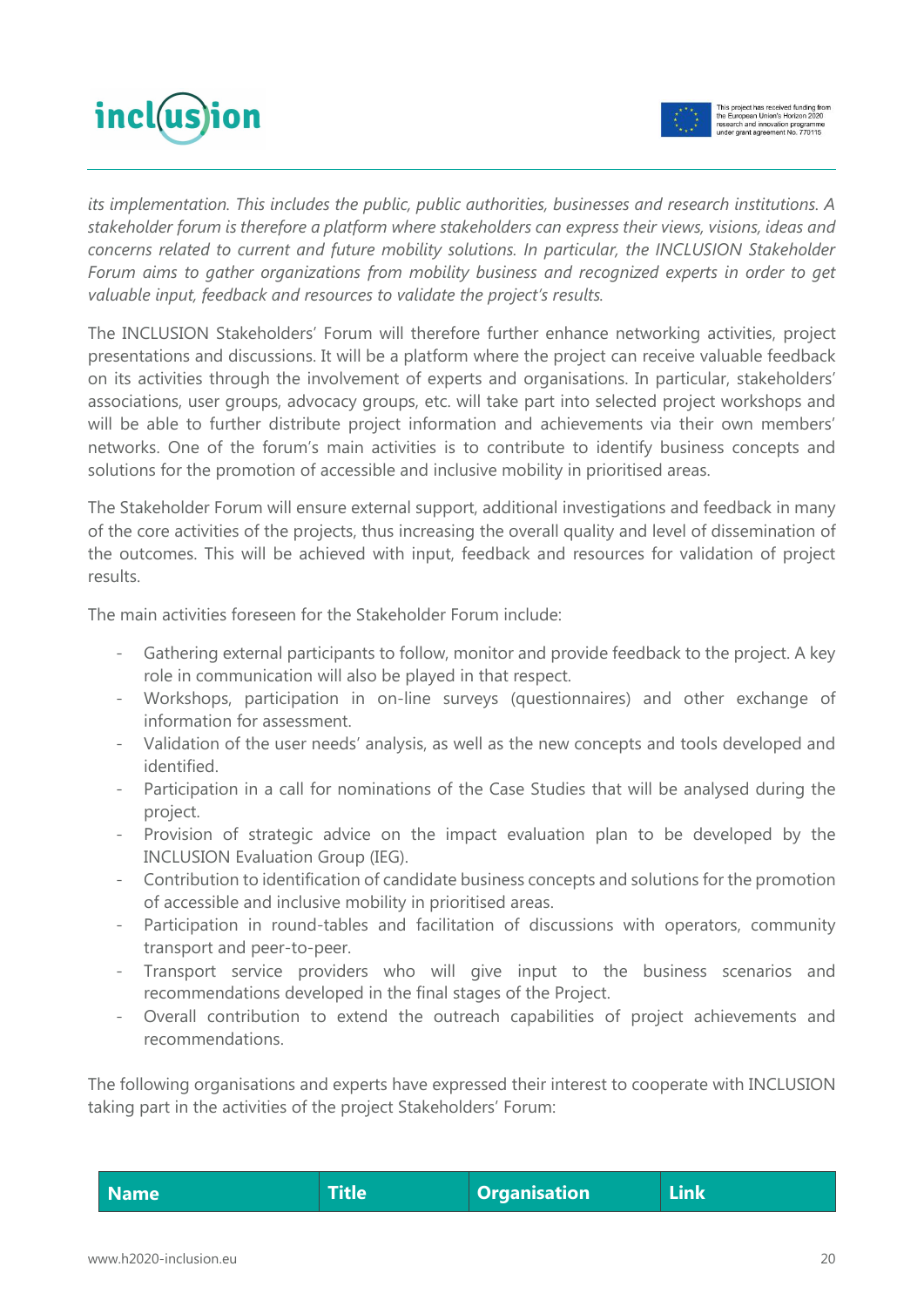



| <b>Umberto Guida</b>          | <b>Director</b>                                                        | <b>UITP</b><br><b>International</b><br>$\blacksquare$<br><b>Association</b><br>of Public<br><b>Transport</b>                | http://www.uitp.org/                    |
|-------------------------------|------------------------------------------------------------------------|-----------------------------------------------------------------------------------------------------------------------------|-----------------------------------------|
| Anna Lisa Boni                | <b>Secretary General</b>                                               | <b>EUROCITIES - Network</b><br>of cities                                                                                    | http://eurocities.eu/                   |
| Ana Dragulescu                | <b>Officer</b>                                                         | <b>ICLEI - Network of Local</b><br>for<br><b>Governments</b><br>Sustainability.                                             | http://www.iclei.org/                   |
| <b>Anne-Sophie Parent</b>     | <b>Secretary general</b>                                               | <b>AGE Platform Europe</b><br>European network of<br>non-profit<br>organisations of and for<br>people aged more than<br>50. | http://www.age-<br>platform.eu/         |
| Anna Zobnina                  | Chair                                                                  | European Network of<br><b>Migrant</b><br><b>Women</b><br>Europe-wide<br>feminist<br>umbrella organisation                   | http://www.migrant<br>womennetwork.org/ |
| <b>Gret Lis Grönlund</b>      | <b>President</b>                                                       | of<br><b>National</b><br>Council<br><b>Women in Sweden</b>                                                                  | http://sveq.se/wp/                      |
| <b>Peter Cranny</b>           | Head<br>of<br><b>Data</b><br>Quality                                   | <b>Irish National Transport</b><br><b>Authority</b>                                                                         | https://www.national<br>transport.ie/   |
| <b>Bernd Klingel</b>          | <b>Director</b>                                                        | <b>Baden</b><br>Wüttenberg<br><b>Transport Authority</b>                                                                    | https://www.nvbw.d<br>e                 |
| <b>Marta Serrano Balbuena</b> | <b>Director</b><br>(Communications<br>and Consultancy)                 | EMT,<br>Madrid<br><b>Public</b><br><b>Spanish authority</b>                                                                 | http://www.emtmadr<br>id.es/Home        |
| <b>Graham Currie</b>          | <b>Professor - Public</b><br><b>Transport</b><br><b>Research Group</b> | <b>Monash</b><br>University,<br>Victoria - Australia                                                                        | https://www.monash<br>.edu/             |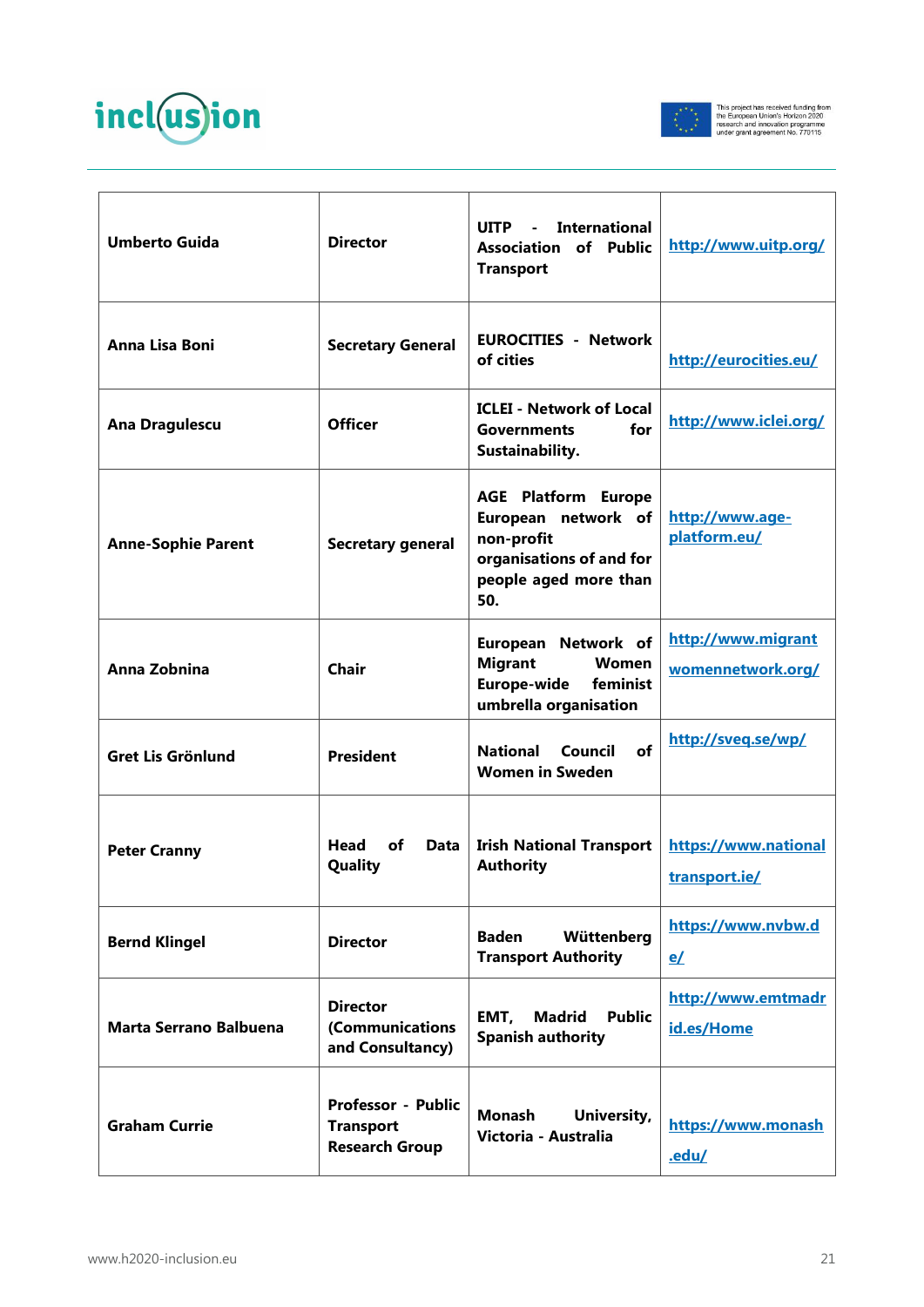



#### Role of partners:

**Softeco** will lead the task 8.3 *Organisation and management of the Stakeholders' Forum*.

**EMTA** and **POLIS** will assist **Softeco** in the coordination and management of the forum and will provide further contacts and links with external operators, forums, associations and stakeholders.

Moreover, **Softeco**, **UNIABDN** and EMTA will contribute to the organisation and unrolling of the events and workshops.

### <span id="page-21-0"></span>**5.3 Local project workshops**

Local project workshops will be organized when significant dissemination actions or knowledge sharing activities can be done. This will involve, for example, case study sites' stakeholders, innovation pilot labs, etc. The INCLUSION Pilot labs are responsible for the organisation of local workshop.

Role of partners:

**POLIS** will enhance the media coverage when the local workshops will be held.

**VRS, BUSIT, TaxiStop, HiTrans, BUSUP and BKK** are responsible for the organisation of their local workshops.

### <span id="page-21-1"></span>**5.4 INCLUSION mid-term dissemination event and final conference**

As part of the general dissemination strategy of INCLUSION, POLIS will organise and hold a midterm dissemination event as well as a Final Conference towards the end of the project, to present the main project achievements, conclusions and recommendations in a high-level dissemination event. This will involve all Consortium members, the key stakeholders external to the Consortium (Stakeholders' Forum members), representatives of other H2020 projects of interest for INCLUSION (e.g. those funded under MG8.4 and MG8.5 topics: HiReach, STARS and MOTIV projects) and a number of European stakeholders and experts invited via POLIS, EMTA and the networks of the various organisations involved in the Stakeholders' Forum. These events will be planned and organised by POLIS and held in principle in Brussels or in one of the selected pilot labs (based on

#### Role of partners:

**POLIS** will lead the task and will take care of organizing the events according to the plans.

**Softeco**, **UNIABDN** and **EMTA** will contribute to the organisation and unrolling of the events and workshops.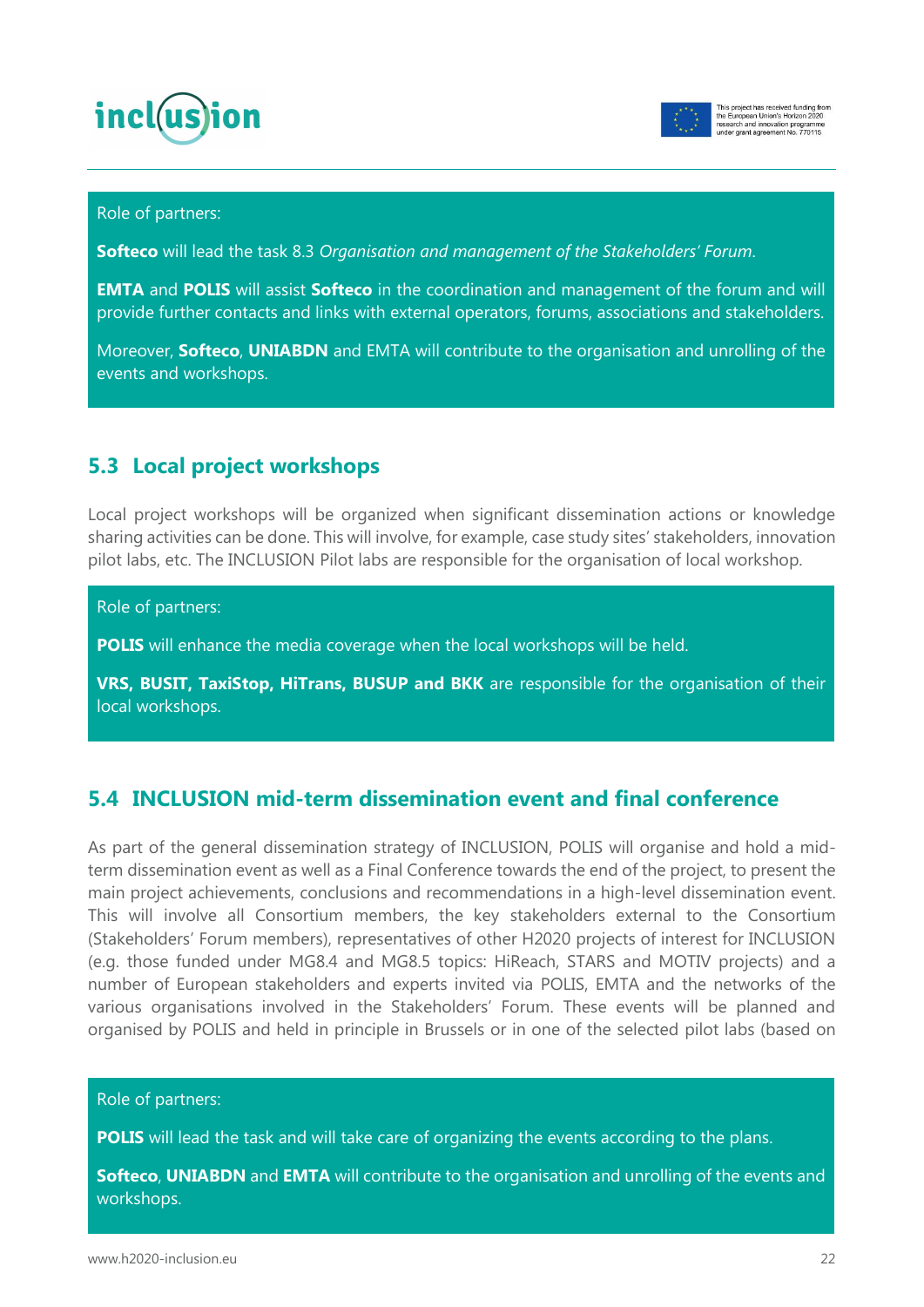



# <span id="page-22-0"></span>**5.5 Synergies with other EU projects**

INCLUSION will leverage on a large number of past and current efforts from consortium members who have accumulated wide and diverse experience in several related projects. This will enlarge the knowledge base that the project will build upon well beyond the specific case studies conducted in the project, as well as enhancing the comprehensiveness of the planned investigation and the relevance of final project outcomes. In particular, INCLUSION will seek mutual collaboration and exchange with those projects funded under MG8.4 (as INCLUSION) and MG8.5: HiReach, STARS and MOTIV. This will be achieved through joint events (when appropriate and possible); through mutual contribution to the respective newsletters where there will be a 'project in the spotlight' section highlighting the projects' activities and outputs relevant for INCLUSION. INCLUSION will in general keep the related projects informed about its activities and invite them to relevant events throughout the duration of the project. Relevant linked research and projects include: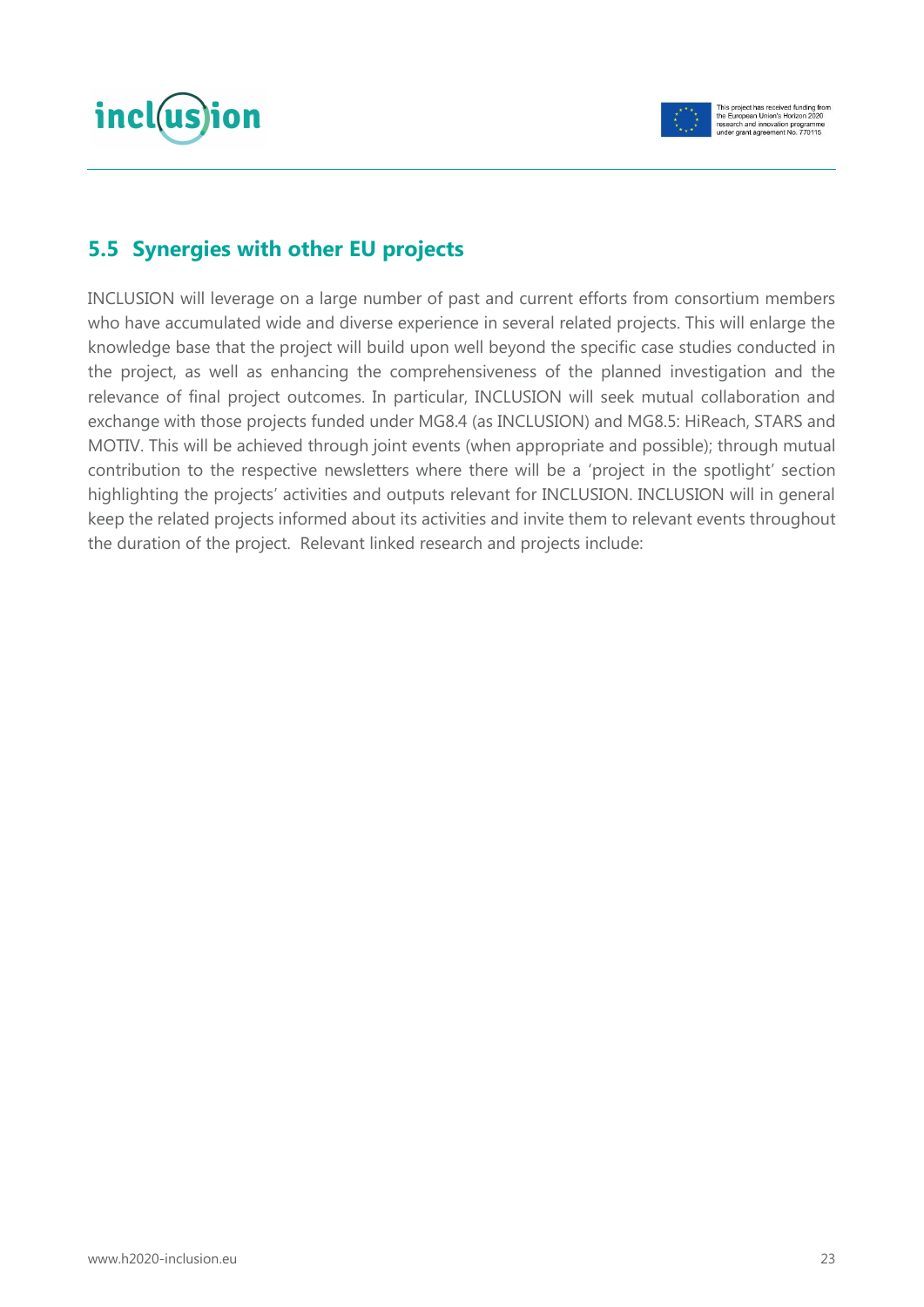**CIVITAS CARAVEL (2005-2009).**

| <b>BAPTS: Boosting Advanced Public</b><br><b>Transport Systems INTERREG IVB (2008)</b><br>$-2012$ ). | BAPTS aimed at improving the public transport through actions aimed<br>at reducing the negative (transnational) impacts of commuting between<br>cities, towns and rural areas.                                                                                                                               | www.bapts.eu                                            |
|------------------------------------------------------------------------------------------------------|--------------------------------------------------------------------------------------------------------------------------------------------------------------------------------------------------------------------------------------------------------------------------------------------------------------|---------------------------------------------------------|
| <b>CityHUB: defining key determinants for</b><br>a successful interchange (2014-2016).               | The project aimed to contribute to the design and operation of<br>seamless, smart, clean and safe intermodal public transport systems.                                                                                                                                                                       | http://www.cityhub-<br>project.eu/Default.aspx?tabid=55 |
| CIVITAS CARAVEL (2005-2009).                                                                         | Among several other developments, CARAVEL implemented the<br>technologies enabling (1) the operation of a Demand Responsive<br>Transport (DRT) scheme for low-served peri-urban/rural areas<br>surrounding Krakow (PL) and (2) for the operation of the Flexible   www.civitasinitiative.org/content/caravel |                                                         |

of interest for INCLUSION.

**Project Relevance Link**







Transport Service Agency supporting the operation of DRT and collective taxi schemes in Genoa. These experiences are examples of mobility schemes transferable to the user groups and prioritised areas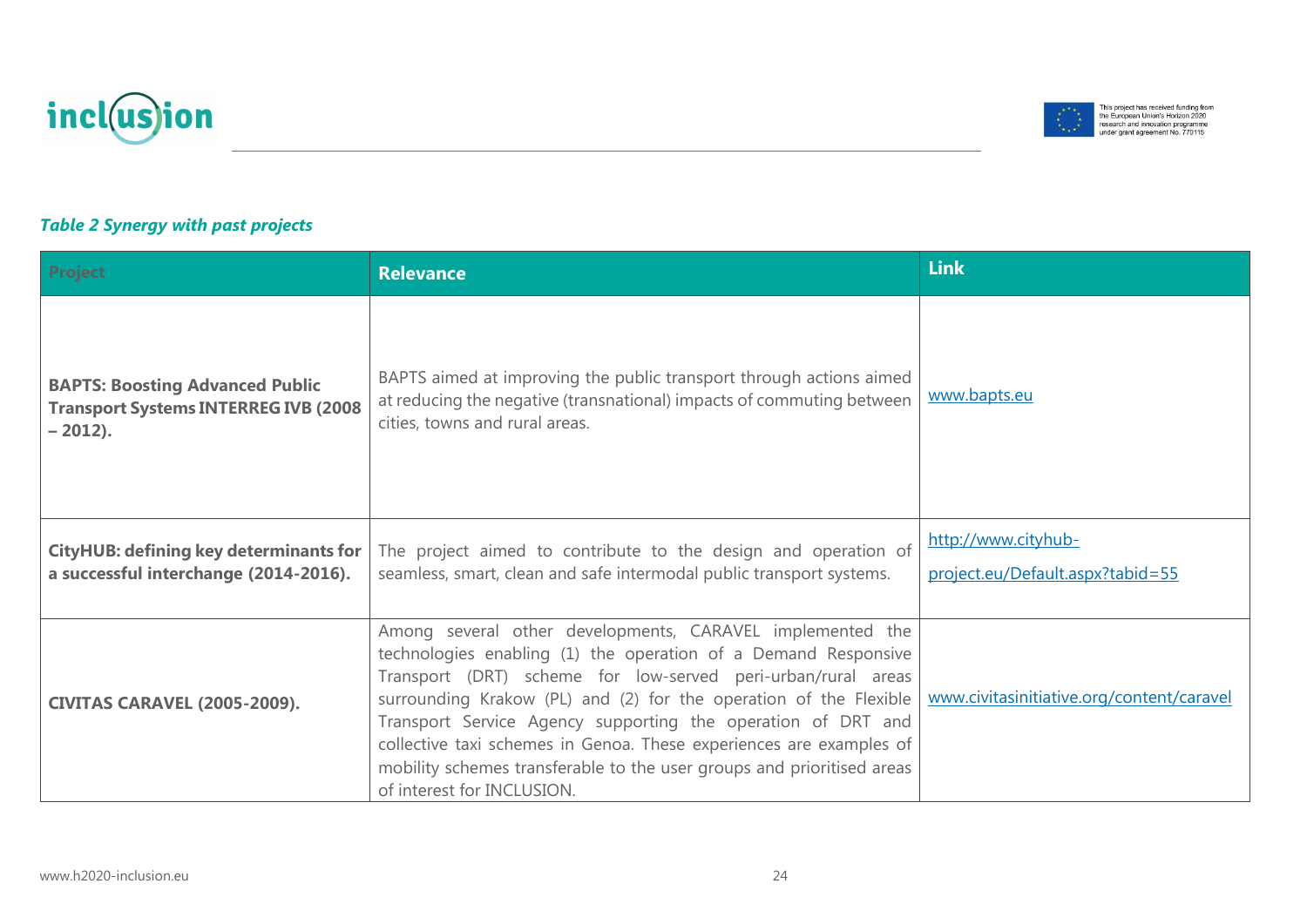



| <b>CONNECT (2004-2005).</b>                                                                       | A Co-ordinated Action on Flexible Collective Transport Services,<br>addressing Flexible Transport Services (FTS) and all intermediate forms<br>of transport to be classified as flexible and collective, such as Demand<br>Responsive Transport.                                                                                                                                                                                                                                                                                                                                                                                                         | www.flexibletransport.eu                              |
|---------------------------------------------------------------------------------------------------|----------------------------------------------------------------------------------------------------------------------------------------------------------------------------------------------------------------------------------------------------------------------------------------------------------------------------------------------------------------------------------------------------------------------------------------------------------------------------------------------------------------------------------------------------------------------------------------------------------------------------------------------------------|-------------------------------------------------------|
| Enhanced WISETRIP (2011-2014).                                                                    | addressed full door-to-door, long-distance<br>Enhanced WISETRIP<br>intermodal travel planning and support for all users, including elderly<br>and mobility impaired people.                                                                                                                                                                                                                                                                                                                                                                                                                                                                              | www.wisetrip-eu.org                                   |
| <b>EURFORUM: European Research Forum</b><br>for Urban Mobility (2006 -2007).                      | The objective of EURFORUM is to create a forum at the European level,<br>effectively representing stakeholders of European research on urban<br>mobility, including representatives of local authorities, public transport<br>associations, research bodies, etc and provide recommendations for the<br>coordination of European research. EURFORUM defined also its vision<br>for urban mobility in 2020 with the objective of ensuring the future of<br>European urban regions as vivid centres of economic, cultural and social<br>life in Europe. Thus, citizens must benefit from clean, efficient, inter-<br>modal and fair-priced transportation. | http://cordis.europa.eu/project/rcn/7997<br>7 it.html |
| <b>ICMA Improving Connectivity and</b><br><b>Mobility Access INTERREG IVB (2008-</b><br>$2012$ ). | The project developed and evaluated measures for municipalities and<br>transport authorities to support each link in the mobility chain so that<br>there is an effective alternative to the private car.                                                                                                                                                                                                                                                                                                                                                                                                                                                 | Not available                                         |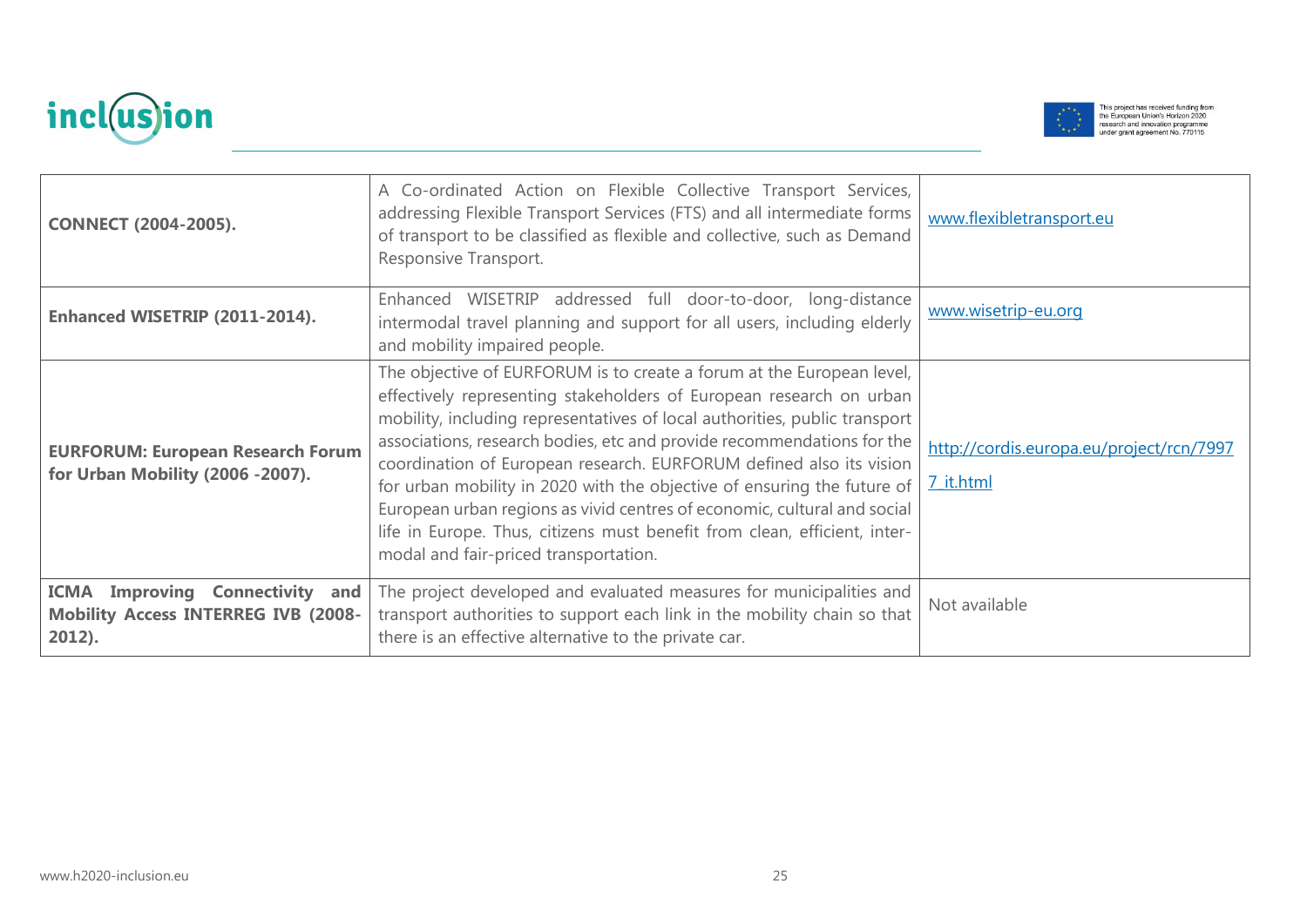



| <b>MATISSE - Methodology for</b><br><b>Assessment of Transport ImpactS on</b><br>Social Exclusion (2002-2003). | This project developed an assessment framework and core indicator set<br>for transport impacts on social exclusion. It included: a) a State-of-the-<br>art review on the relationship of transport and social exclusion, b) an<br>evaluation framework to assess the current transport needs of socially<br>excluded groups, c) advice on the development of integrated transport<br>policy options to redress social exclusion, analyse expected policy<br>impacts and set targets, and d) an evaluation framework for monitoring<br>the effectiveness of measures introduced. | Not available.       |
|----------------------------------------------------------------------------------------------------------------|---------------------------------------------------------------------------------------------------------------------------------------------------------------------------------------------------------------------------------------------------------------------------------------------------------------------------------------------------------------------------------------------------------------------------------------------------------------------------------------------------------------------------------------------------------------------------------|----------------------|
| MOVE (2008-2011).                                                                                              | MOVE provided policy makers, public administrators, researchers,<br>educators and other stakeholders with an improved generic framework<br>and methodology for the measurement and assessment of vulnerability<br>to natural hazards in Europe's regions.                                                                                                                                                                                                                                                                                                                       | www.move-fp7.eu      |
| MYWAY (2013 -2016).                                                                                            | MYWAY addressed multi-modal journey planning and mobile services<br>to foster sustainable and accessible personal mobility in smart cities and<br>regions, particularly looking at the integration of regular public<br>transport services (buses, metro, trams, etc.) with emerging, flexible and<br>sustainable services suitable for developing new, personal mobility<br>schemes especially tailored for vulnerable user groups.                                                                                                                                            | www.myway-project.eu |
| NICHES+ - Promotion and Take-up of<br><b>Innovative Urban Transport Concepts,</b><br>$(2008 - 2011).$          | NICHES+ aimed to network key actors actively engaged in developing<br>innovative urban transport concepts and to facilitate the co-ordination<br>of their activities across Europe. The project also promoted the take-up<br>of selected innovative concepts in seven Champion Cities.                                                                                                                                                                                                                                                                                          | Not available.       |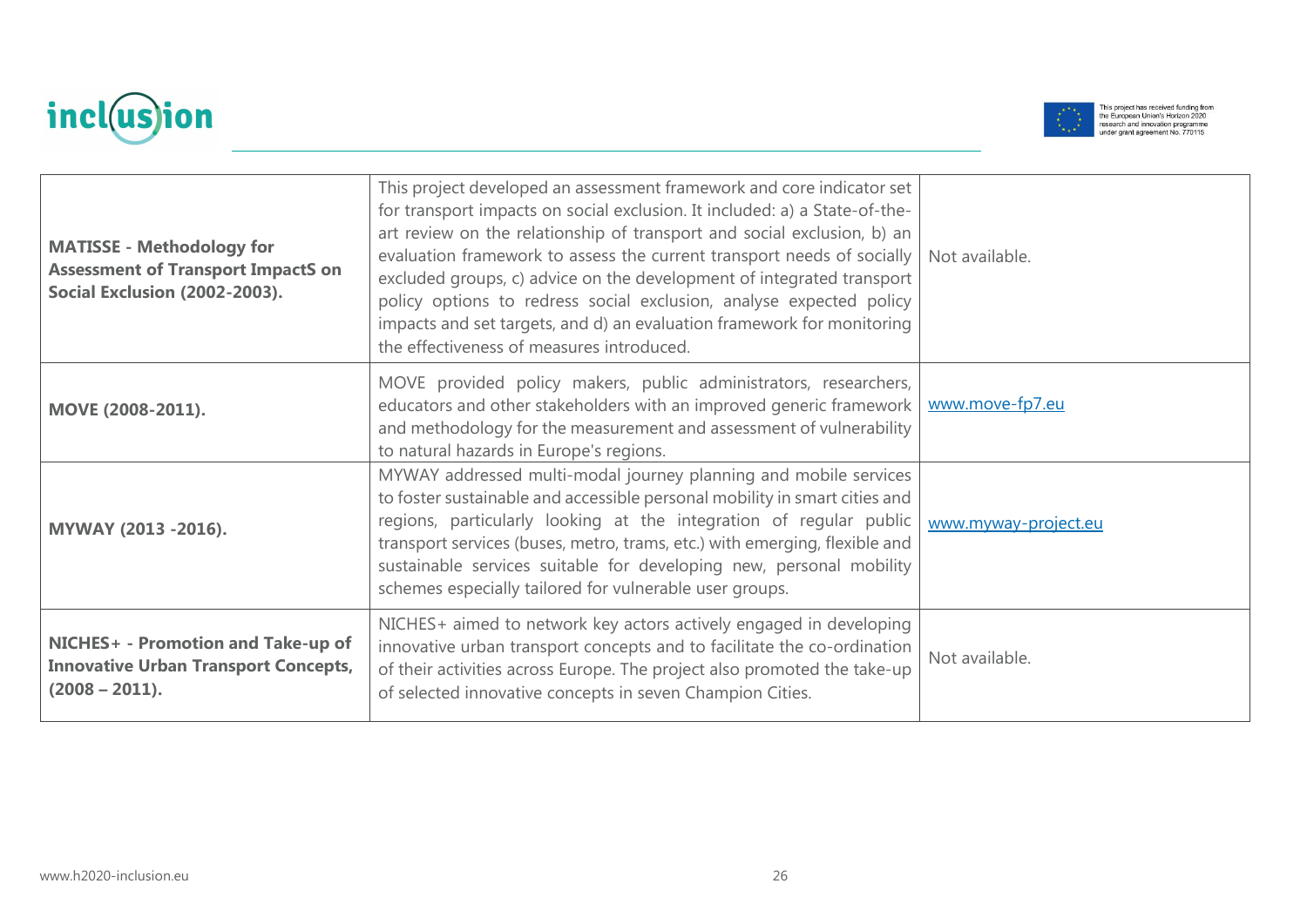



| <b>SAMPO and SAMPLUS EU Telematics in</b><br>Transport Programme (1998-2001).                              | supported the realisation and evaluation of Demand<br>SAMPO<br>Responsive System for urban and rural areas. SAMPLUS developed a<br>multi-operator agency for planning, management and evaluation of<br>transport services for special user groups (disabled, elderly, etc.) and low<br>demand zones and time periods in city/metropolitan areas. | Not available                    |
|------------------------------------------------------------------------------------------------------------|--------------------------------------------------------------------------------------------------------------------------------------------------------------------------------------------------------------------------------------------------------------------------------------------------------------------------------------------------|----------------------------------|
| <b>SmartMove (2014 - 2016).</b>                                                                            | SmartMove focused on mobility options for residents of rural areas,<br>especially for older people and students, focussing on the critical role<br>of feeder systems.                                                                                                                                                                            | www.smartmove-project.eu/        |
| <b>STARS,</b><br><b>Sustainable</b><br><b>Accreditation and Recognition</b><br>for<br>Schools (2014-2016). | <b>Travel</b> The European project STARS aims to increase the number of pupils<br>cycling to and from school, who would previously have been escorted<br>by car.                                                                                                                                                                                 | http://starseurope.org/index.php |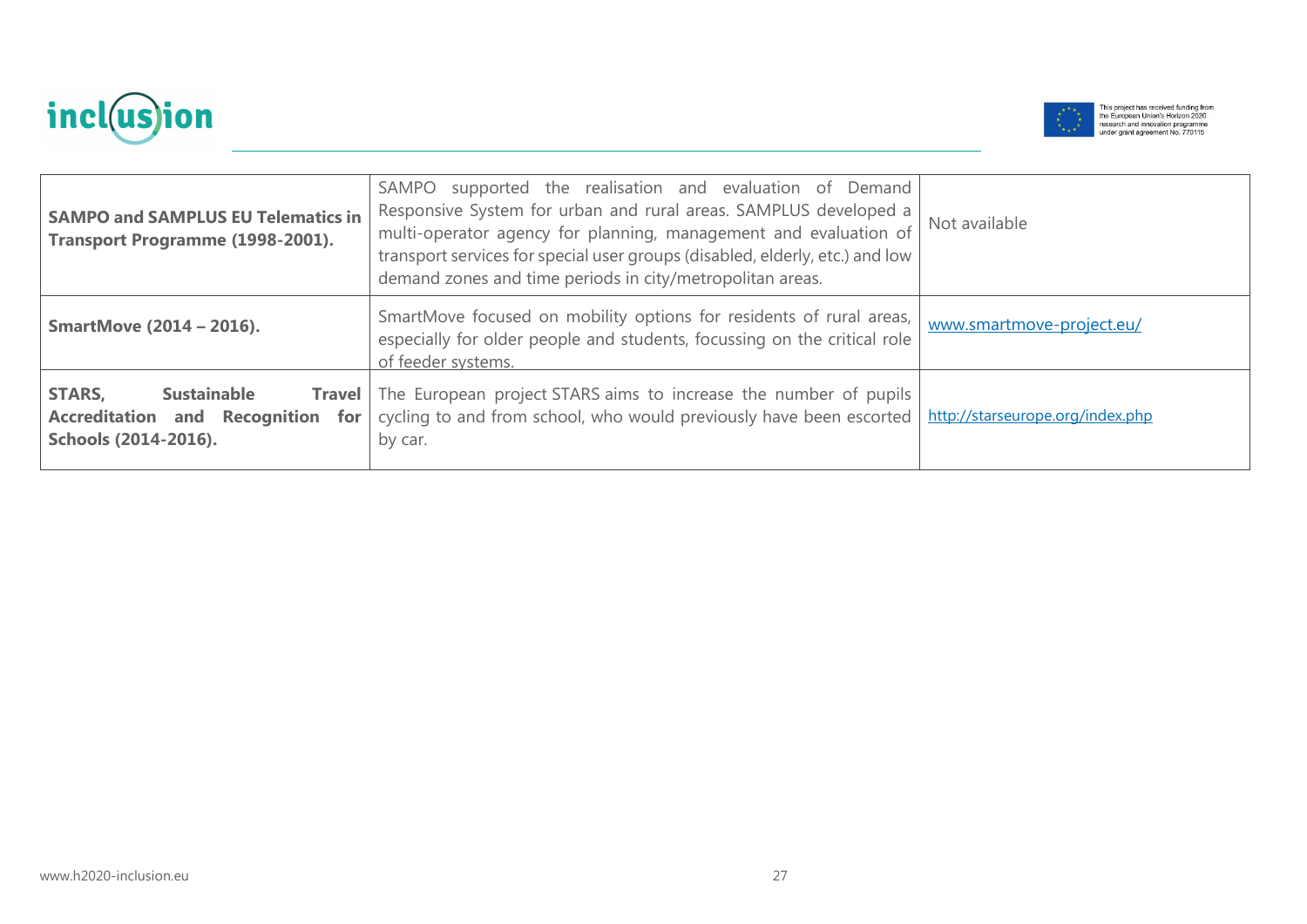



### *Table 3 Synergy with current projects*

| Project                                                                                                    | <b>Relevance</b>                                                                                                                                                                                                                                                                                                                                                                                                                                                    | <b>Link</b>                    |
|------------------------------------------------------------------------------------------------------------|---------------------------------------------------------------------------------------------------------------------------------------------------------------------------------------------------------------------------------------------------------------------------------------------------------------------------------------------------------------------------------------------------------------------------------------------------------------------|--------------------------------|
| <b>CHUMS: Changing Habits for Urban</b><br><b>Mobility Solutions (2016-2018).</b>                          | CHUMS addresses the energy challenge of low car<br>occupancy and the 50% of journey in cities that<br>cannot be accommodated by conventional public<br>transport modes by promoting carpooling across<br>Europe. The "CHUMS package" of car pool week,<br>personalized travel plans and mobility jackpot was<br>implemented across 5 cities.                                                                                                                        | http://chums-carpooling.eu/    |
| <b>CIPTEC - Collective Innovation for</b><br><b>Public Transport in European Cities</b><br>$(2015 - 2018)$ | CIPTEC (Collective Innovation for Public Transport in<br>European Cities) is an EU Horizon 2020 project,<br>addressing the challenge for "Smart, Green and<br>Integrated Transport" and a CIVITAS knowledge<br>generating project in the area of "tackling urban<br>congestion". The main aim of the project is to bring<br>new thinking and innovative solutions for Public<br>Transport, creating a favourable environment for the<br>growth of Public Transport. | http://ciptec.eu/              |
| <b>CIVITAS DESTINATIONS (2016-2020).</b>                                                                   | DESTINATIONS aims at improving the accessibility<br>of public transport and mobility services in tourist<br>destinations, particularly in small island and rural<br>areas.                                                                                                                                                                                                                                                                                          | http://civitas.eu/destinations |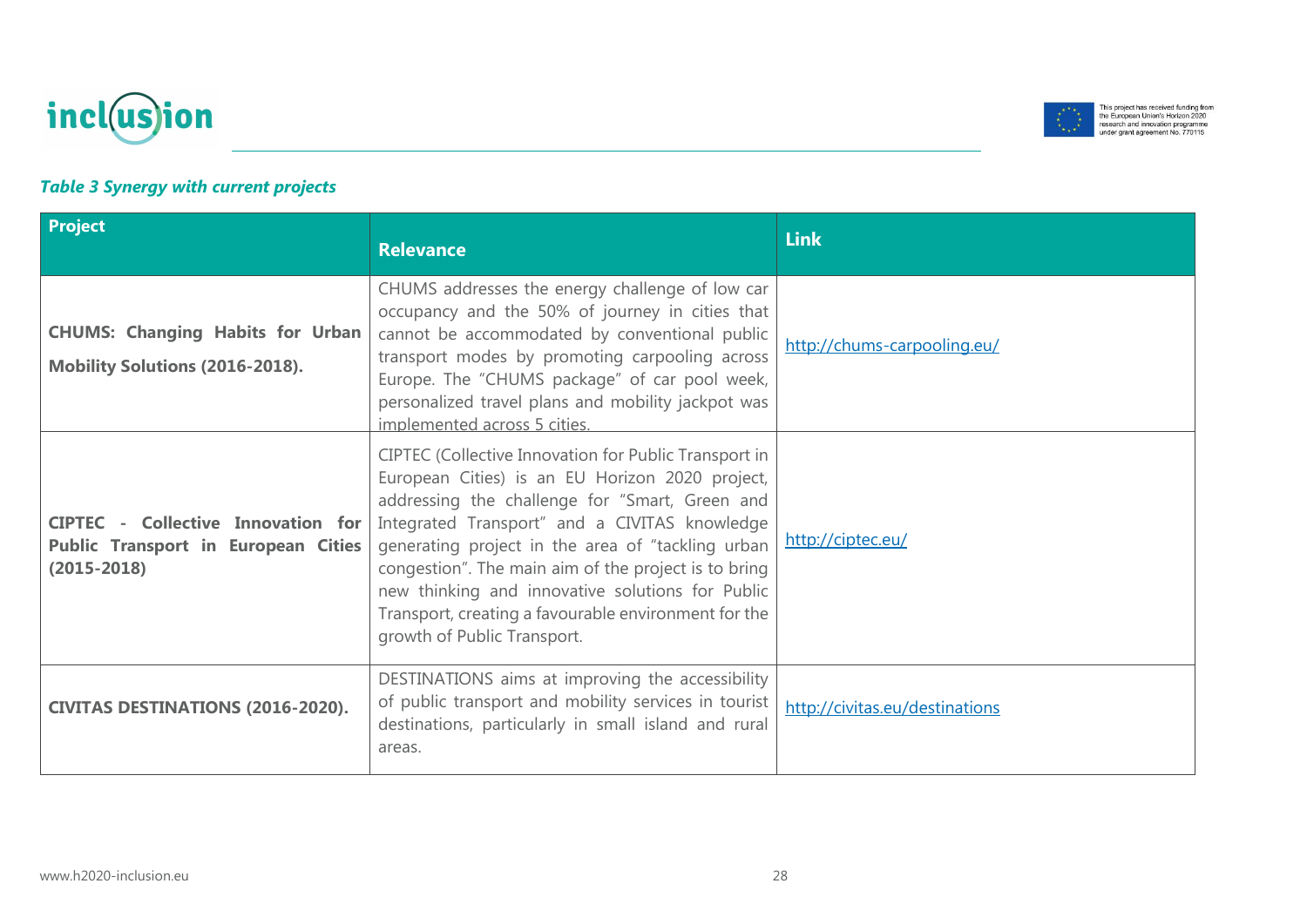



|                                                                                 | PORTIS is concerned with the design, demonstration<br>and evaluation of integrated packages of sustainable<br>mobility measures in five major port cities in Europe.<br>The port cities provide real-life ('living laboratory')                                                                                                                                                                                                                                                                                  |                                        |
|---------------------------------------------------------------------------------|------------------------------------------------------------------------------------------------------------------------------------------------------------------------------------------------------------------------------------------------------------------------------------------------------------------------------------------------------------------------------------------------------------------------------------------------------------------------------------------------------------------|----------------------------------------|
| <b>CIVITAS PORTIS (2016-2020).</b>                                              | contexts in which local integrated sustainable urban<br>mobility measures can be clustered according to<br>four major aspects: Governance; People; Transport<br>Systems; and Goods.                                                                                                                                                                                                                                                                                                                              | http://civitas.eu/portis               |
| <b>ESPRIT: Easily diStributed Personal</b><br><b>Rapid Transit (2015-2018).</b> | ESPRIT is developing a purpose-built, lightweight L-<br>category electric vehicle with the capacity for<br>forming road-trains of up to eight vehicles. A<br>preliminary test and demonstration takes place at<br>three different geographical pilot sites. Two main<br>use-case scenarios are foreseen: a one-way<br>redistributed car-sharing system within city centres;<br>and first and last kilometre personal mobility system<br>to and from existing public transport interchanges in<br>suburban areas. | http://www.esprit-transport-system.eu/ |
| <b>G-PaTRA Green Passenger Transport in</b><br><b>Rural Areas - (2017-2021)</b> | The project promotes green transport and mobility<br>by enhancing the capacity of authorities to reduce<br>CO2 from personal transport in remote, rural and<br>island areas. It will embed more zero emission<br>vehicles in rural transport systems and improve<br>available passenger transport resources.                                                                                                                                                                                                     | http://northsearegion.eu/g-patra/      |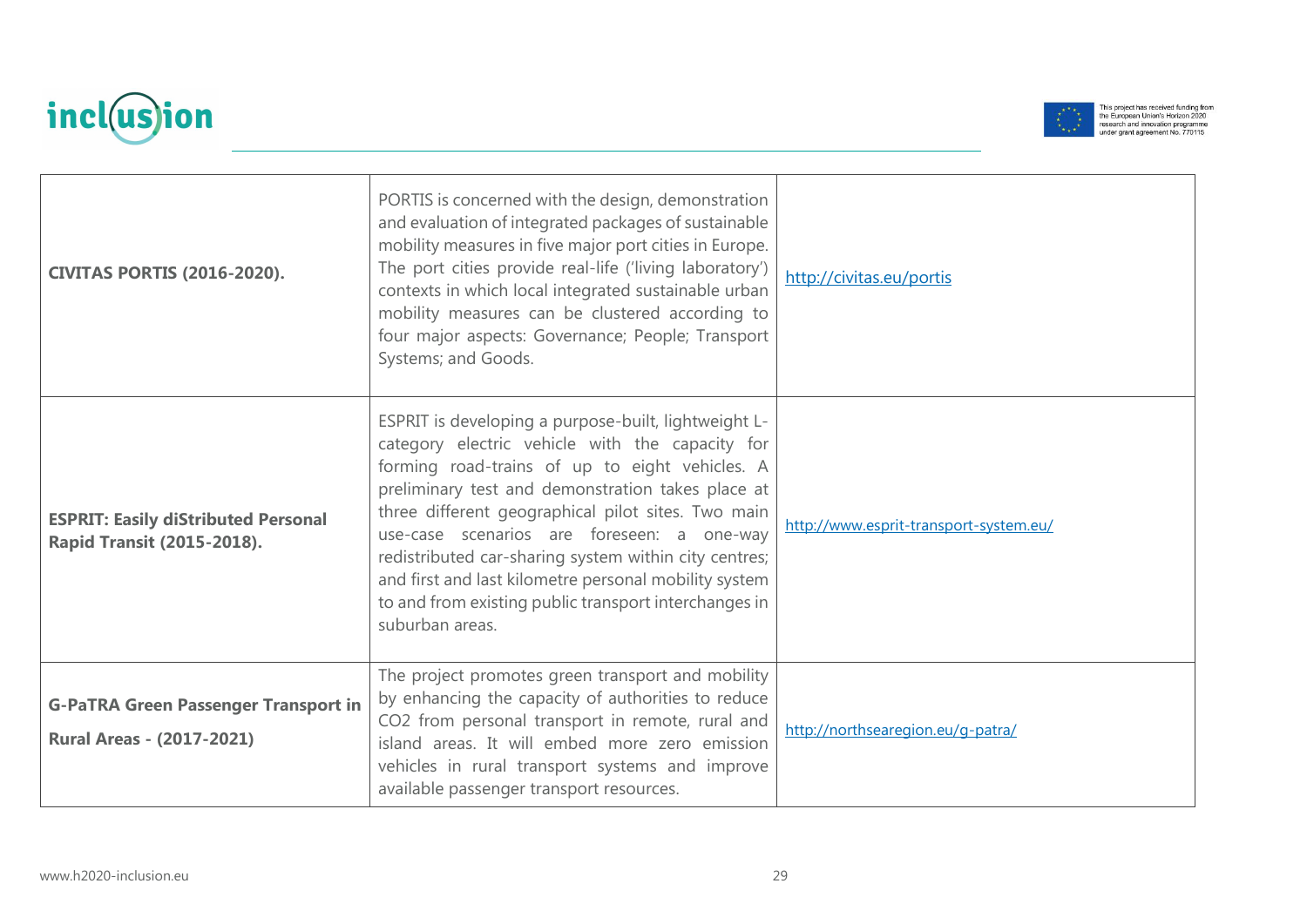



| H2020 SocialCar (2015-2018).                                                                         | SocialCar seeks to assimilate carpooling into existing<br>mobility systems by means of powerful planning<br>algorithms and integration of big data from public<br>transport, carpooling and crowdsourcing. The<br>SocialCar app will be tested in 10 European cities.                                                                                                                                                                                | www.socialcar-project.eu                           |
|------------------------------------------------------------------------------------------------------|------------------------------------------------------------------------------------------------------------------------------------------------------------------------------------------------------------------------------------------------------------------------------------------------------------------------------------------------------------------------------------------------------------------------------------------------------|----------------------------------------------------|
| HiReach - High reach innovative<br>mobility solutions to cope with<br>transport poverty (2017-2020). | HiReach aims to eliminate transport poverty by<br>triggering new mobility solutions sustained by<br>products scaling up on mixed needs, backed by<br>mobile information technologies and social   http://cordis.europa.eu/project/rcn/211649 it.html<br>innovations, using open tools, technology transfer<br>and start-up development techniques to find and<br>exploit new business ideas that reach low<br>accessibility social groups and areas. |                                                    |
| MoTiV - "Mobility and Time Value"<br>$(2017 - 2020).$                                                | The "Mobility and Time Value" (MoTiV) addresses<br>emerging needs and perspectives on Value of Travel<br>Time (VTT), a relevant research area particularly<br>valuable to decision-makers, transportation<br>planners, engineers, and economists in the context<br>of projects aiming at enhancing transportation<br>infrastructure.                                                                                                                 | http://cordis.europa.eu/project/rcn/211697_it.html |
| Motivate INTERREG MED (2016-2018)                                                                    | Motivate aims at validating the role and potential of<br>crowdsourcing tools/platform in collecting data to<br>support the development of SUMP, the users' needs<br>analysis of mobility measures and the evaluation of<br>users' acceptance and level of acceptance of<br>mobility initiatives in 6 pilot areas of Mediterranean<br>areas.                                                                                                          | Not available yet                                  |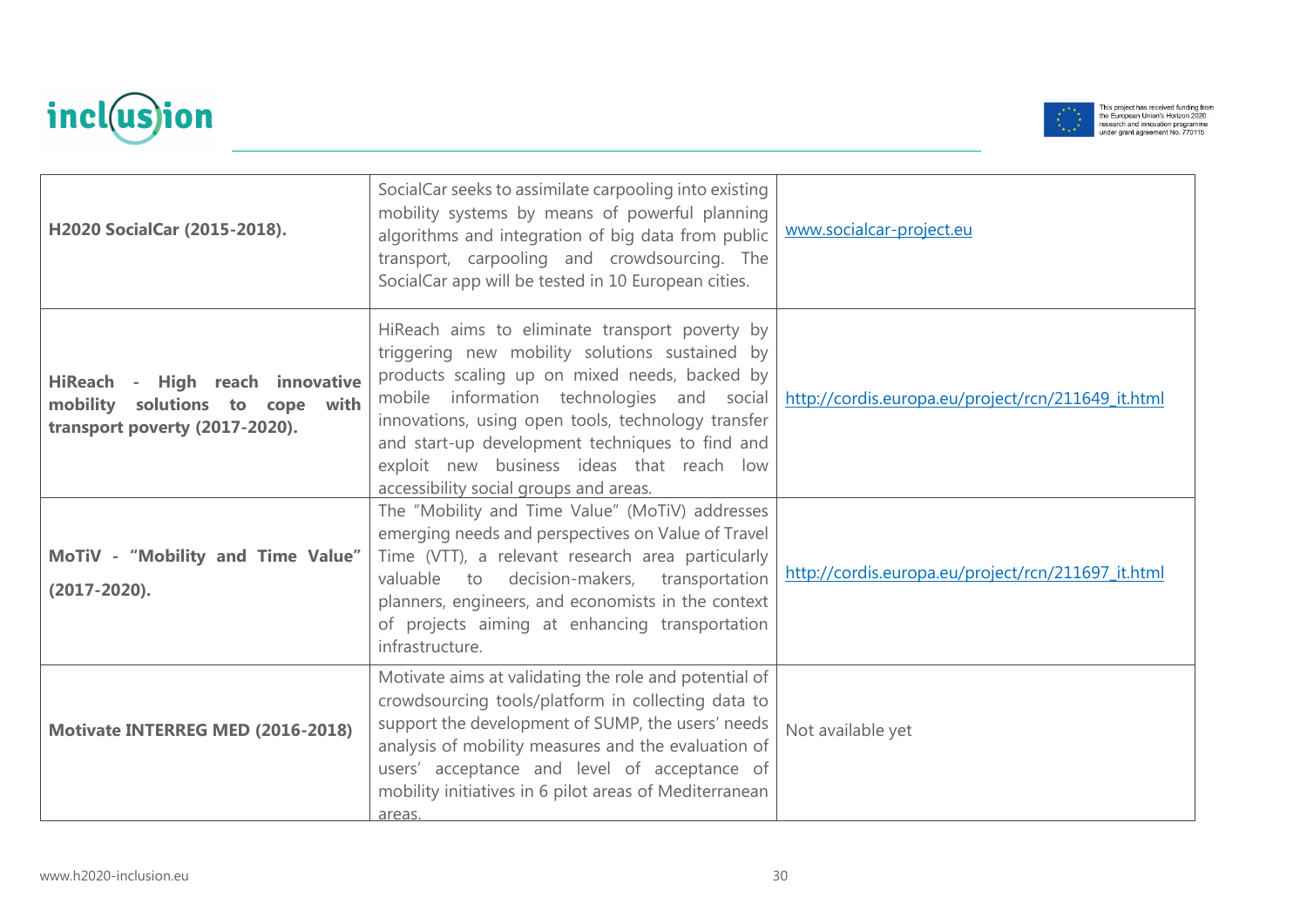



| <b>Strengthening</b><br><b>SETRIS:</b><br>European<br><b>Transport Research and Innovation</b><br><b>Strategies (2015-2017).</b> | The aim of SETRIS is to deliver a cohesive and co-<br>ordinated approach to research and innovation<br>strategies for all transport modes in Europe.                                                                               | http://newrail.org/setris/ |
|----------------------------------------------------------------------------------------------------------------------------------|------------------------------------------------------------------------------------------------------------------------------------------------------------------------------------------------------------------------------------|----------------------------|
| <b>STARS, Shared mobility opporTunities</b><br>And challenges foR European citieS<br>$(2017 - 2020)$ .                           | STARS aims to explore the diffusion of carsharing in<br>Europe, its connections with technological and social<br>innovations, as well as its impact on other transport<br>modes (private car, bike, walk, taxi, public transport). | http://stars-h2020.eu/     |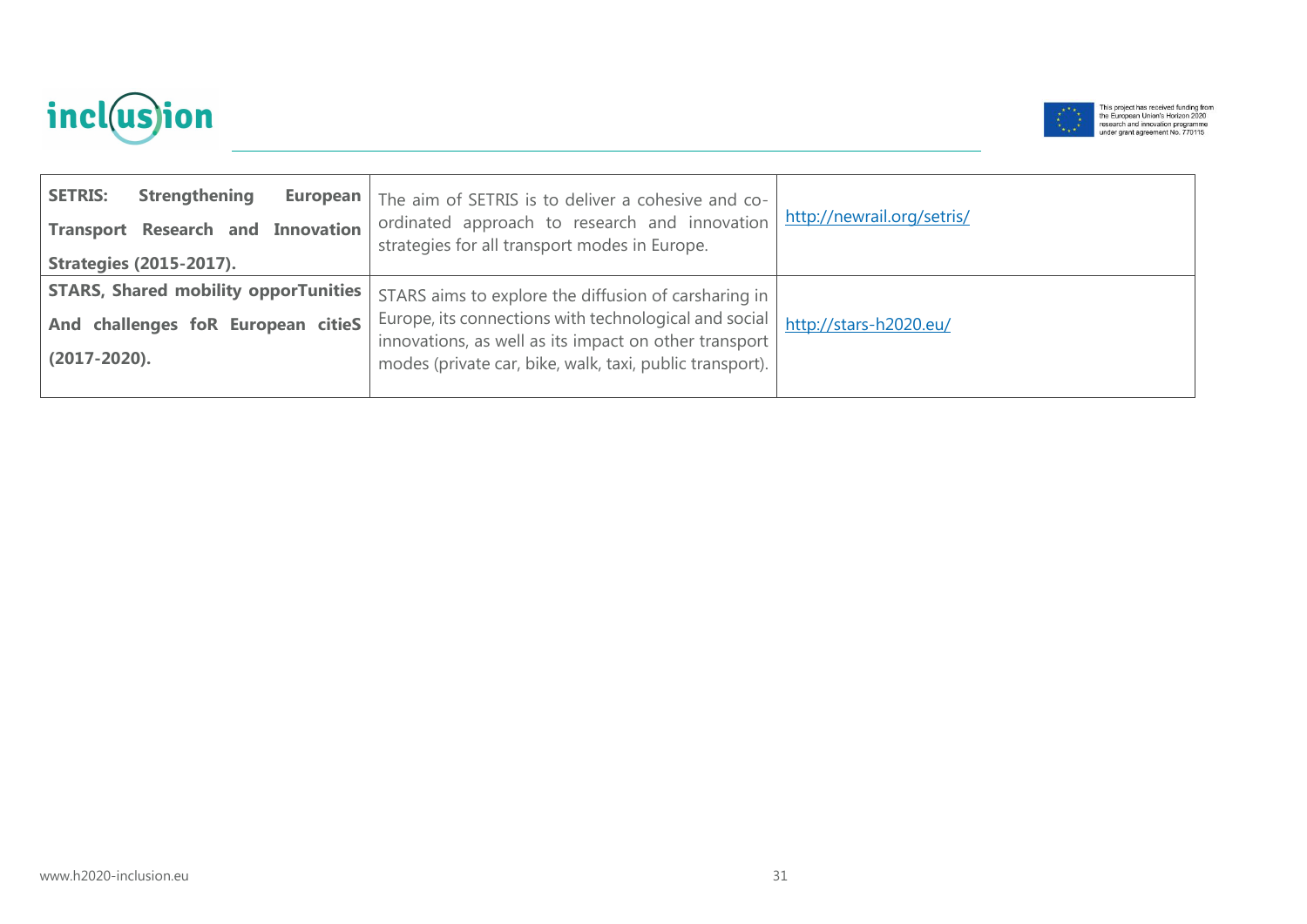



### <span id="page-31-0"></span>**5.6 Liaison with external networks and initiatives**

During project development, INCLUSION will engage in clustering, exchange of information and cooperation with other Research, Development and Innovation projects funded under H2020 and other European initiatives, addressing accessible mobility (e.g. other projects funded under the MG-8.4 research area) as well as other relevant themes for INCLUSION (e.g. MaaS).

The activities will include mutual presentations, exchange of information, engagement in working groups, participation in joint workshops, consultations and development of joint working documents and notes supporting the EC. This task will draw on partners' inputs and achievements obtained in the relevant project RDI WPs and Tasks. The project will be involved in clustering activities and liaising with other relevant RDI projects under H2020, particularly in the domain of socio-economic research.

#### Role of partners:

**POLIS** is responsible for organizing the events according to the plans.

**Softeco, UNIABDN and EMTA** will contribute to the organisation and unrolling of the events and workshops.

# <span id="page-31-1"></span>**6 Local communication**

Since the INCLUSION Pilots will host their respective labs which are at the core of the project, they will contact and exchange ideas on the INCLUSION concepts and developments with a wide range of key stakeholders in their locally organised workshops.

Cities and partners will be provided with unified key messages and materials as well as with a communication tracking tool in order to record their activities. The core elements of the Project Dissemination Package such as the leaflet, roll-up, and the project presentation will be translated into national languages by the relevant partners, to be used for local dissemination in the various planned activities (i.e. local workshops, stakeholders' interviews and focus groups, pilot labs activities, etc.). Local project workshops will be organized when significant dissemination actions or knowledge sharing activities can be done. This will involve, for example, case study sites' stakeholders, innovation pilot labs etc.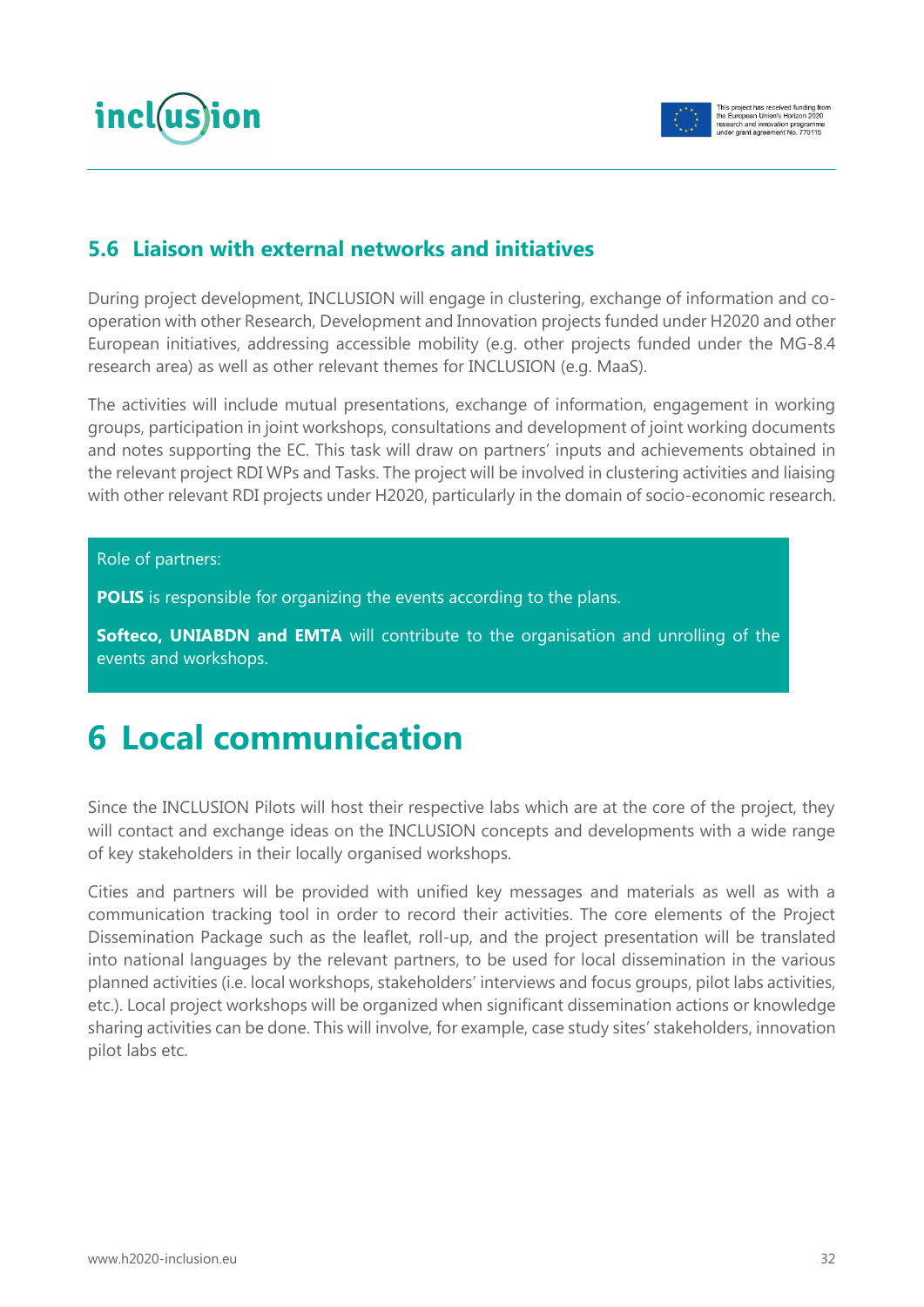



# <span id="page-32-0"></span>**7 Transfer and take-up**

# <span id="page-32-1"></span>**7.1 Set of recommendations**

The transfer and take-up of INCLUSION outcomes will be made mainly via the dissemination of INCLUSION guidelines and through the Stakeholder's Forum, which will have an important role in the discussion and validation of the recommendations.

In particular, Task 6.2 (Task Leader: MEM, Partners: RUPPRECHT, MOSAIC, UNIABDN, VRS, BUSIT, TAXISTOP, HITRANS, BUSUP, BKK) will consolidate the business analysis, best practice and other practical intelligence that has emerged from the INCLUSION case studies, to produce recommendations on the business models most appropriate for implementation in each of the identified scenarios. The outcome will be a report containing a set of effective recommendations on the business models most appropriate for implementation in prioritised areas and their transferability potential.

The INCLUSION consortium members will also develop an exploitation strategy for the outcomes of the project and recommendations for using the results after the project ends. The exploitation strategy will be developed in cooperation with the Pilot Labs to capture the most interesting and promising results and potentials. The transferability of the concepts and solutions found at research level will be assessed with the criteria and indications identified throughout the whole project duration. These includes: the preliminary analysis and findings of WP1 and WP2, the evaluation carried out in WP5 and the business models and financial sustainability patterns developed in WP6.

#### Role of partners:

**Softeco** will lead the task and will coordinate the development of the INCLUSION Exploitation and Innovation plan.

**MEM, RUPPRECHT, MOSAIC, UNIABDN, VRS, BUSIT, TAXISTOP, HITRANS, BUSUP, BKK** will contribute to the development of the INCLUSION Exploitation and Innovation plan.

The **Outcome** is the Deliverable D7.7, Exploitation and Innovation Management Report.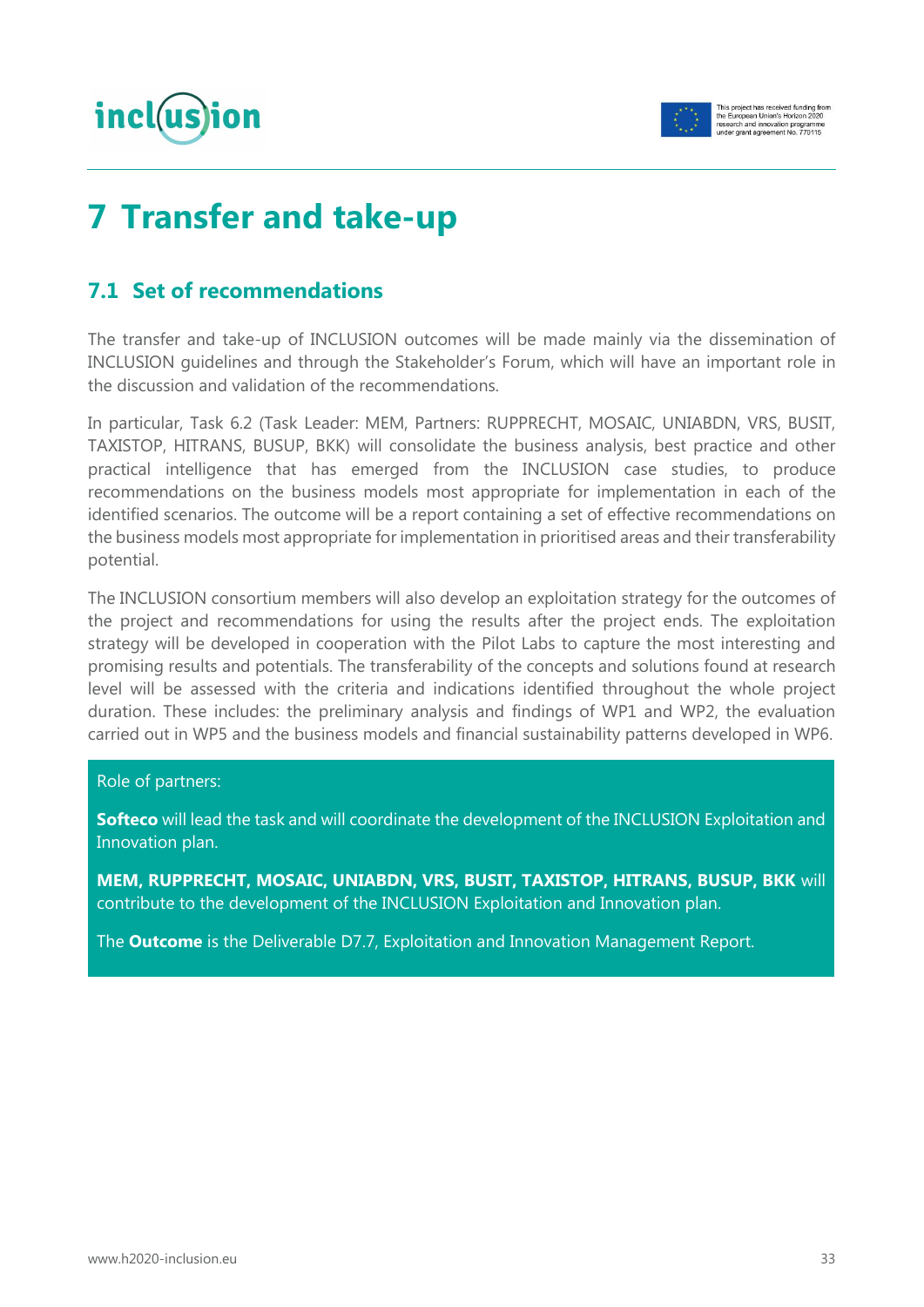



# <span id="page-33-0"></span>8 Annexes

# <span id="page-33-1"></span>**8.1 Annex I – List of deliverables**

| <b>Deliverable</b><br>number | <b>Deliverable name</b>                                                          | <b>Lead</b><br>partner | <b>Type</b> | <b>Dissemination level</b>                                                                       | <b>Delivery</b><br>date |
|------------------------------|----------------------------------------------------------------------------------|------------------------|-------------|--------------------------------------------------------------------------------------------------|-------------------------|
| D7.1                         | Communication and<br>dissemination strategy<br>(including corporate<br>identity) | <b>POLIS</b>           | Report      | Confidential, only for<br>members of the<br>consortium (including<br>the Commission<br>Services) | 3                       |
| D7.2                         | <b>Project Dissemination</b><br>and Communication<br>Package                     | <b>POLIS</b>           | Other       | Public                                                                                           | 3                       |
| D7.3                         | <b>Interim Dissemination</b><br>Report – Mid Term                                | <b>POLIS</b>           | Report      | Confidential, only for<br>members of the<br>consortium (including<br>the Commission<br>Services) | 18                      |
| D7.4                         | <b>Final Dissemination</b><br>Report                                             | <b>POLIS</b>           | Report      | Public                                                                                           | 36                      |
| D7.5                         | Exploitation and<br>Innovation<br>Management Report                              | Softeco                | Report      | Public                                                                                           | 36                      |

# <span id="page-33-2"></span>**8.2 INCLUSION Work plan**

Overall, the intended goals and contents of the defined WPs are summarised as follows:

**WP 1 – Prioritised areas, user groups and needs assessment** will lay the foundations of the project by examining accessibility and inclusiveness issues in the dual perspective of the different types of prioritised areas and the various population groups and user segments. WP1 will investigate the main characteristics of prioritized areas as regards spatial, demographic and socioeconomic aspects, and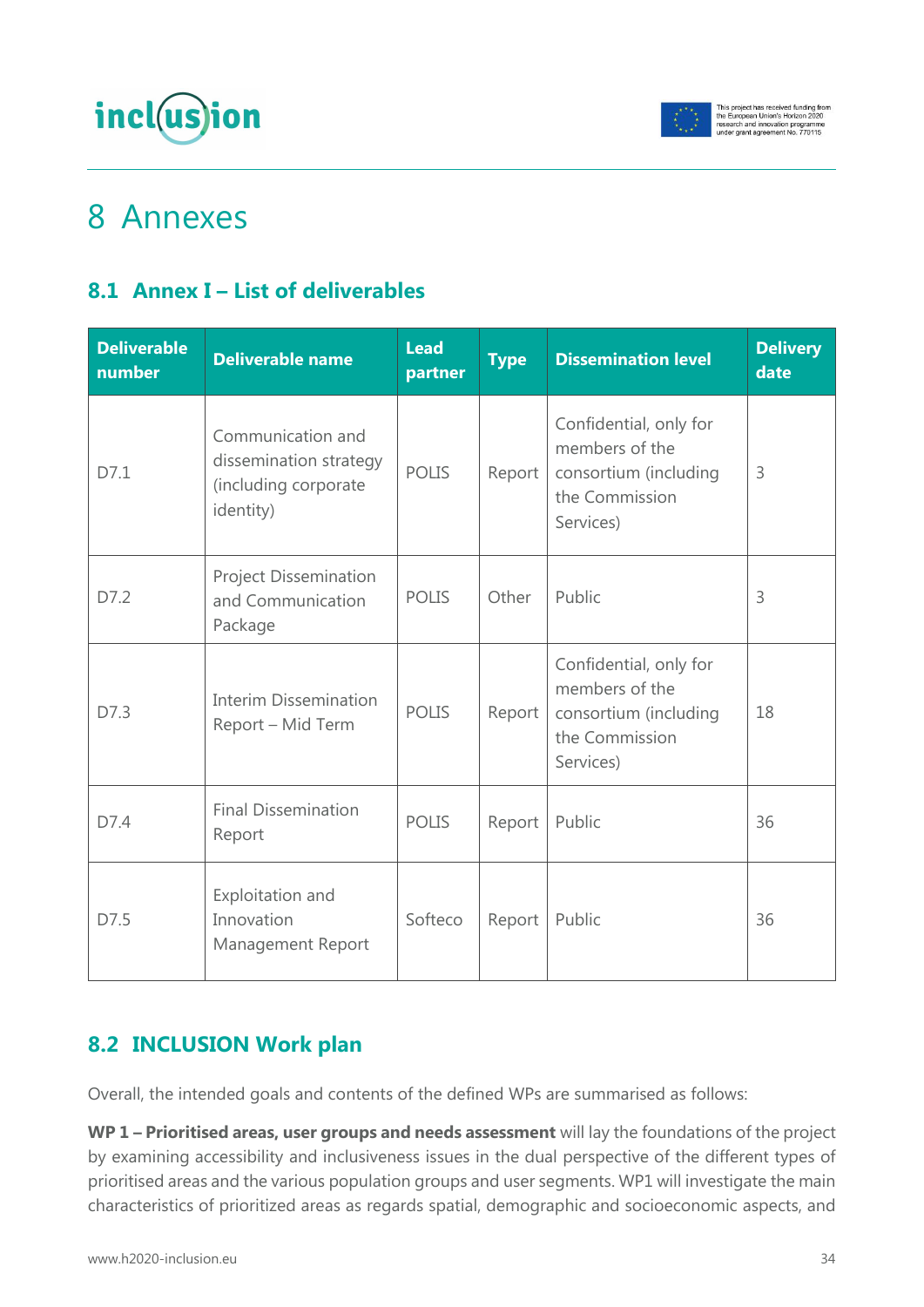



will identify and analyse the main user groups and related transport accessibility issues, with a particular focus on vulnerable user categories. Furthermore, it will investigate the mobility habits, needs and aspirations of various vulnerable social groups in the addressed European spatial categories, and how the respective mobility influencing factors, limitations and barriers can result in a lack of equity and inclusiveness and other undesirable effects. This WP will result in a structured view linking the various characteristics of prioritised areas and user segments with the main issues and factors that affect mobility and inclusiveness, as well as in the identification and understanding of a comprehensive and organised set of needs and requirements that must be met by novel transport solutions in order to ensure adequate levels of accessibility for all citizens and residents in the reference areas.

**WP2 – Social innovation, enabling ICTs and data intelligence** will look at how ICT tools and services, technological and social innovation can help meeting the needs and requirements identified in WP1 and enable developing sustainable, more accessible and inclusive mobility solutions. This WP will look at current and future use of e.g. social media, App-based services and data analytics both as ways to get better insight about the needs and requirements of the different user groups and as operational tools that, together with social innovation can help innovating service delivery and increase accessibility.

**WP3 – Inclusive mobility options: identification and critical assessment** will identify and assess at least 50 existing innovative mobility initiatives, projects and measures that are intended to lower accessibility barriers and to provide viable options for a sustainable and inclusive mobility for the target areas and social groups. Models such as paratransit, flexible collective schemes, innovative feeder services (including e.g. pedelecs), App-based lift sharing, etc. will be investigated from the point of view of their capabilities of providing complementary components to the prevailing PT service. Special emphasis will be given to cases that address those spatial and social categories that will have been identified as priorities through WP1. A portfolio of viable measures and a thorough investigation and analysis of 50 case studies will result from this WP.

**WP4 – Validating innovation, Pilot Labs:** among the most promising innovative solutions/tools identified by WP2 and consolidated through the feedback provided by the case studies survey carried in WP3, the ones which are most suitable to comply with local background and site needs/drawbacks will be selected in order to identify specific elements and components of these solutions which can be tailored, introduced and demonstrated in the **Pilot Labs**. All aspects dealing with innovative solutions to improve PT accessibility (i.e. market surveys, promotional campaign, organization and operation, IT, business model and subsidies, tariff structure etc.) will be considered and addressed to the level required by the specific experiments run in the site. Each pilot lab will have a specific focus in terms of involved prioritized areas and target users' groups in order to cover the main relevant options of the mapping defined in WP1. Data for quantitative analysis and scale up in WP5 will be produced;

**WP5 – Impact assessment and process evaluation** will analyse the impacts of the new PT schemes in the selected case studies. This will imply the (small-scale) introduction of the identified softmeasures, organisational and operational practices and technical solutions, as well as the assessment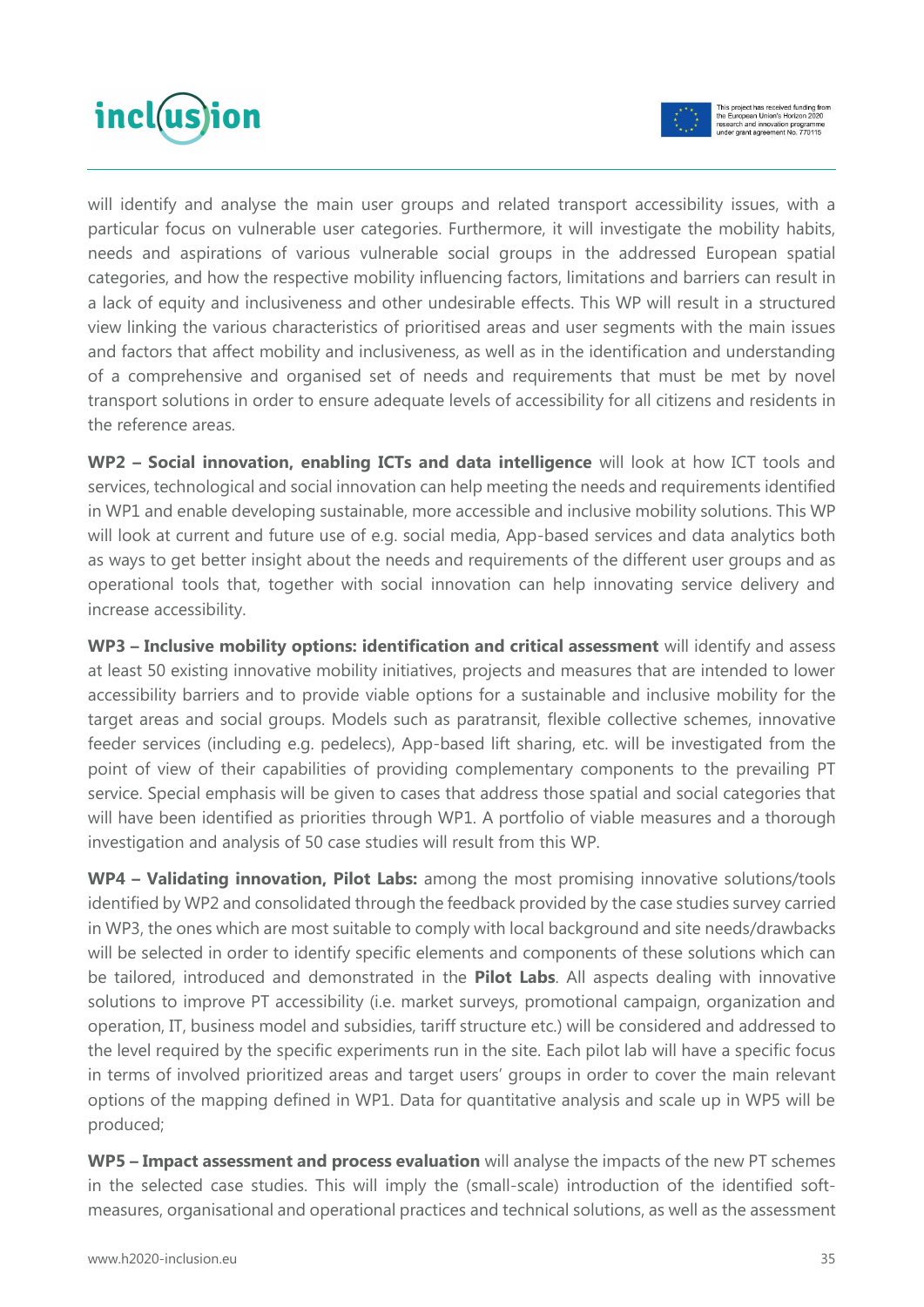incl(us)ion



and evaluation of the resulting impacts and benefits on accessibility for the concerned social categories.

**WP6 – Delivering new accessible and inclusive mobility: solutions and socio-business models**  will build upon the outcomes of previous analysis phases and of WP5 Pilot Labs assessment and evaluation. This WP will frame the lessons learnt and derive transferable solutions as regards technological, social and organisational innovation and their combination into effective, efficient and affordable mobility solutions with viable "socio-business" models; i.e. models not only economically but also socially acceptable and sustainable.

**WP7 – Communication, dissemination and innovation management** will develop tailored communication measures allowing adequate promotion of INCLUSION research and innovation to a wide audience, comprised of all ranges of potential users beyond the project community and properly including the visibility of EU support. Furthermore, exploitation plans looking into market take up of developed innovation will be developed in this work package. All WPs will contribute to WP7 as regards the dissemination, communication and promotion of project outcomes. WP1 – WP6 will also benefit from WP7 and its interaction with the external communities the wider research and innovation context.

**WP8 – Coordination and Management** will deal with the day-by-day management of the project, ensuring partners coordination, the assessment of project progress and results and all necessary management operations related to project and financial reporting, payments, liaising with the Commission and ensuring that the project's outcomes are appropriately disseminated and promoted. It will also lead and ensure the quality assurance of project operations and results.

**WP9 – Ethics Requirements** sets out the **ethics requirements that** the project must comply with and the guidelines it has to follow.

### <span id="page-35-0"></span>**8.3 Annex III – H2020 Dissemination Guidelines**

For Horizon 2020 projects the reference document for communication, dissemination and exploitation activities is the Grant Agreement (GA), and namely Articles 29 (Dissemination of results — Open access — Visibility of EU funding) and 38 (Promoting the action — Visibility of EU funding).

#### **Promoting the action — Visibility of EU funding: Communication activities by beneficiaries**

Regarding article 38, these are the rules to follow:

#### **Obligation to promote the action and its results**

The beneficiaries must promote the action and its results, by providing targeted information to multiple audiences (including the media and the public) in a strategic and effective manner.

Before engaging in a communication activity expected to have a major media impact, the beneficiaries must inform INEA.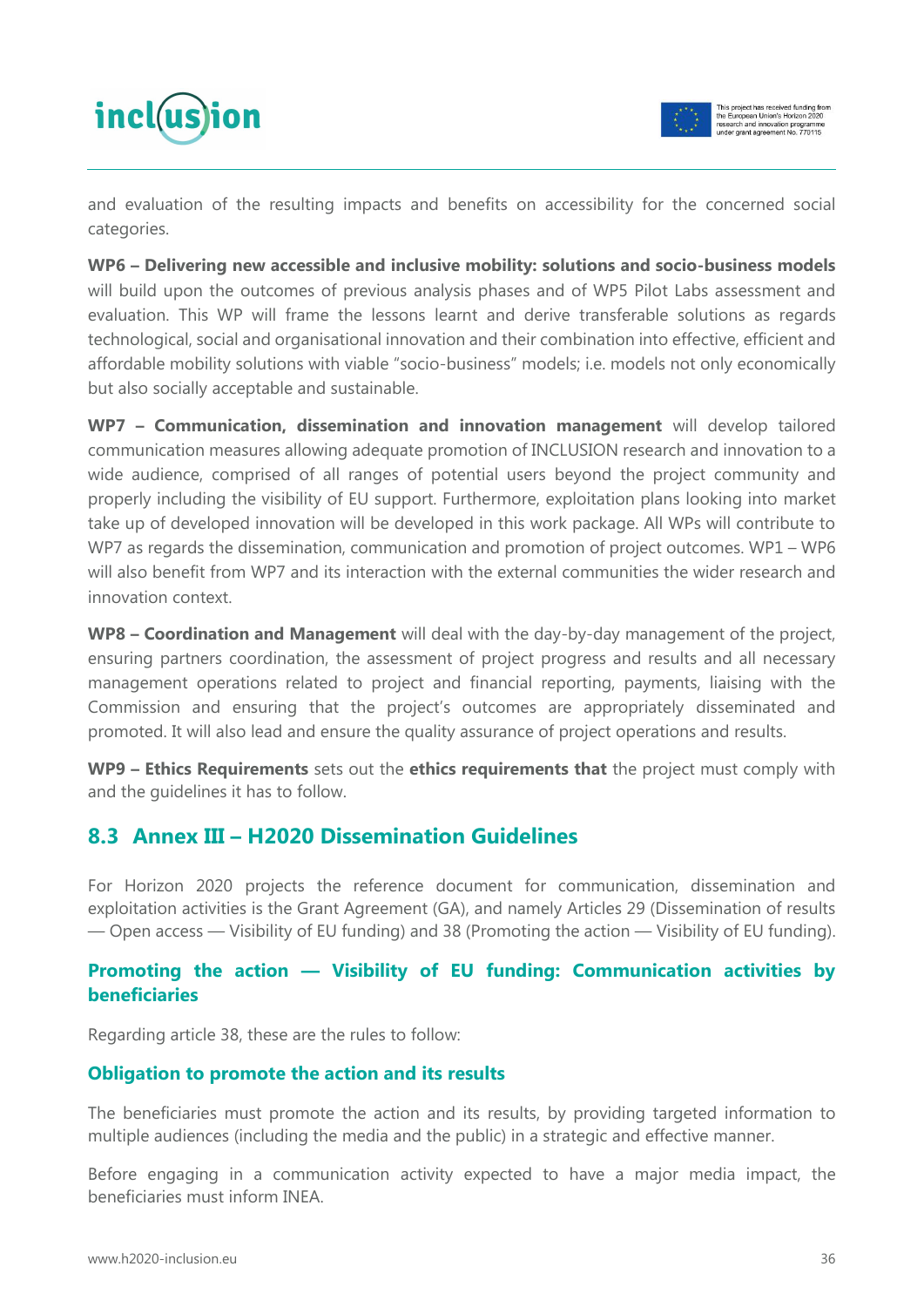



#### **Information on EU funding — Obligation and right to use the EU emblem**

Unless INEA requests or agrees otherwise or unless it is impossible, any communication activity related to the action (including in electronic form, via social media, etc.) and any infrastructure, equipment and major results funded by the grant must:

(a) Display the EU emblem and

(b) Include the following text:

- For communication activities: "This project has received funding from the *European Union's Horizon 2020 research and innovation programme* under grant agreement No 724101".
- For infrastructure, equipment and major results: "This *[infrastructure][equipment][insert type of result]* is part of a project that has received funding from the *European Union's Horizon 2020 research and innovation programme* under grant agreement No 724101".

When displayed together with another logo, the EU emblem must have appropriate prominence.

For the purposes of their obligations under this Article, the beneficiaries may use the EU emblem without first obtaining approval from INEA.

This does not, however, give them the right to exclusive use.

Moreover, they may not appropriate the EU emblem or any similar trademark or logo, either by registration or by any other means.

#### **Consequences of non-compliance**

If a beneficiary breaches any of its obligations under this agreement, the grant may be reduced.

#### **Dissemination of results — Open access — Visibility of EU funding**

Regarding article 29, these are the rules to follow:

#### **Obligation to disseminate results**

Unless it goes against their legitimate interests, each beneficiary must — as soon as possible — 'disseminate' its results by disclosing them to the public by appropriate means (other than those resulting from protecting or exploiting the results), including in scientific publications (in any medium).

A beneficiary that intends to disseminate its results must give advance notice to the other beneficiaries of — unless agreed otherwise — at least 45 days, together with sufficient information on the results it will disseminate.

Any other beneficiary may object within  $-$  unless agreed otherwise  $-$  30 days of receiving notification, if it can show that its legitimate interests in relation to the results or background would be significantly harmed. In such cases, the dissemination may not take place unless appropriate steps are taken to safeguard these legitimate interests.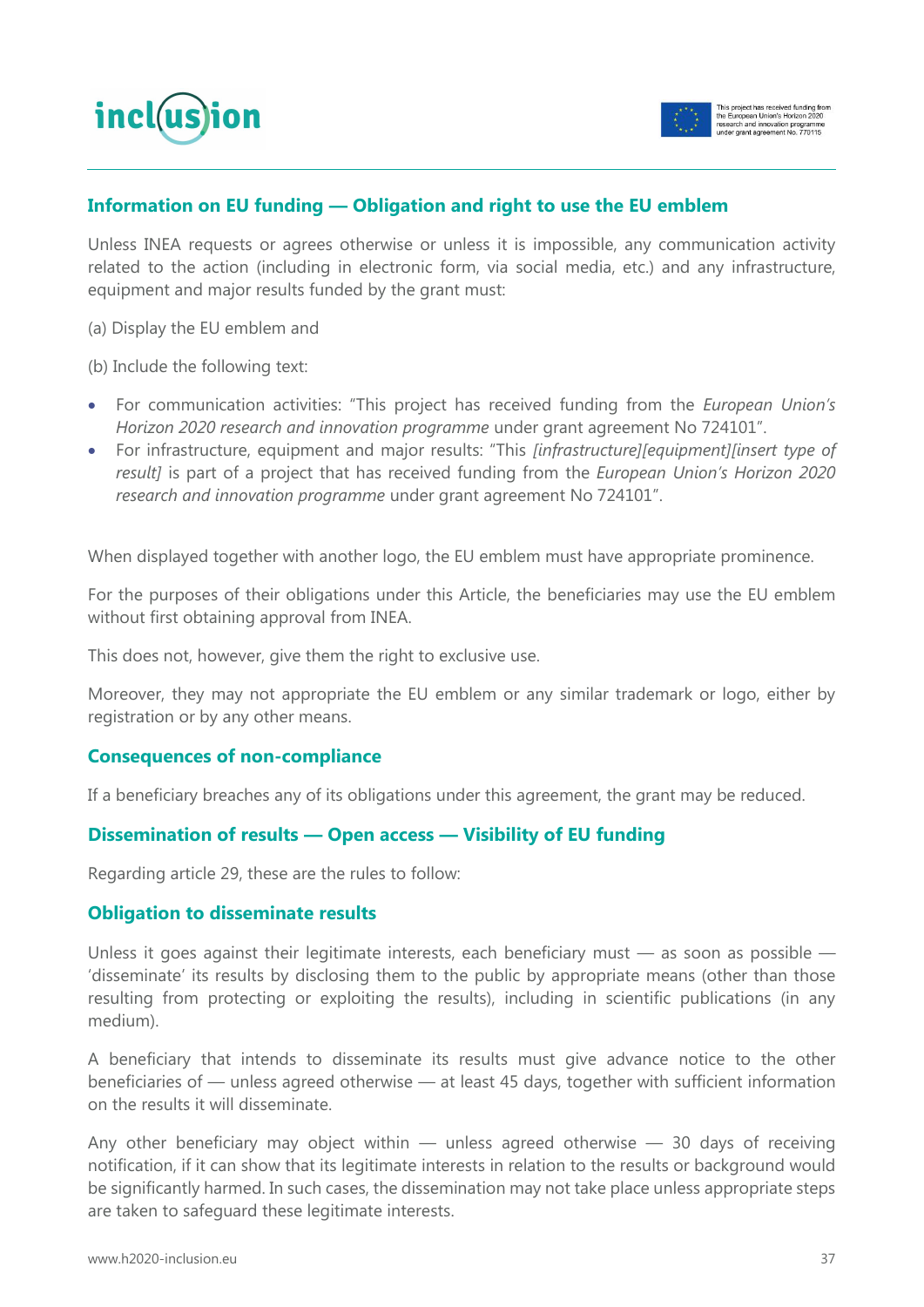



If a beneficiary intends not to protect its results, it may […] need to formally notify the *Innovation and Networks Executive Agency (INEA)* before dissemination takes place.

#### **Open access to scientific publications**

Each beneficiary must ensure open access (free of charge online access for any user) to all peer reviewed scientific publications relating to its results.

The bibliographic metadata must be in a standard format and must include all of the following:

- The terms "European Union (EU)" and "Horizon 2020";
- The name of the action, acronym and grant number;
- The publication date, and length of embargo period if applicable, and
- A persistent identifier.

#### **Information on EU funding — Obligation and right to use the EU emblem**

Unless INEA requests or agrees otherwise or unless it is impossible, any dissemination of results (in any form, including electronic) must:

(a) Display the EU emblem and

(b) Include the following text:

"This project has received funding from the *European Union's Horizon 2020 research and innovation programme* under grant agreement No 724101".

When displayed together with another logo, the EU emblem must have appropriate prominence.

For the purposes of their obligations under this agreement, the beneficiaries may use the EU emblem without first obtaining approval from INEA.

This does not however give them the right to exclusive use.

Moreover, they may not appropriate the EU emblem or any similar trademark or logo, either by registration or by any other means.

#### **Disclaimer excluding INEA responsibility**

Any dissemination of results must indicate that it reflects only the author's view and that INEA is not responsible for any use that may be made of the information it contains.

#### **Consequences of non-compliance**

If a beneficiary breaches any of its obligations under this agreement, the grant may be reduced.